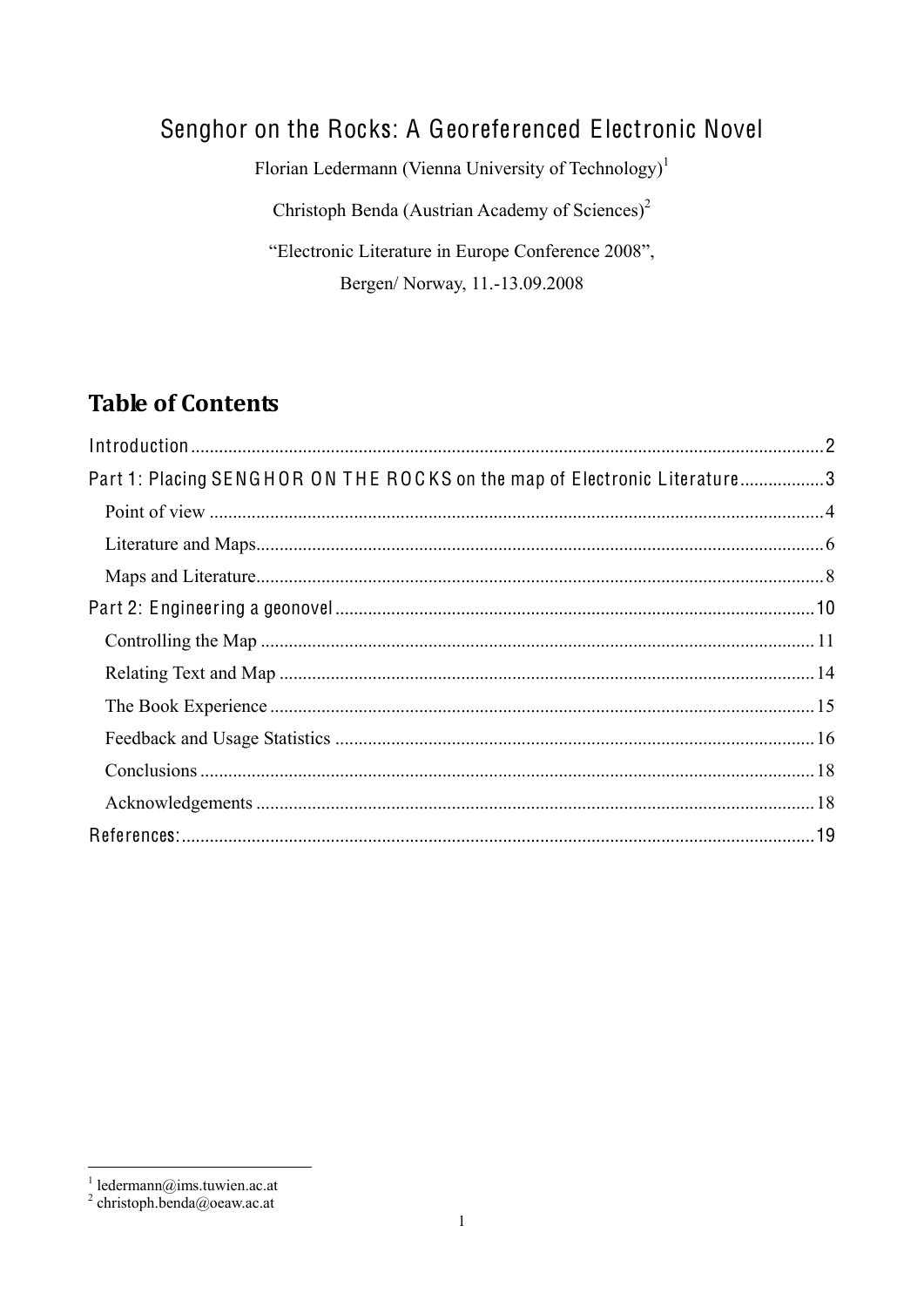# **Introduction**

SENGHOR ON THE ROCKS is the first novel that has been extensively illustrated with the help of online satellite imagery and was written in the classical form of a novel long before we developed an online format for publishing. Because of its linear narrative structure, the consistent first-person perspective and the movement that happens throughout the text, it was well suited for adaption as an online "geo-novel" based upon Google Maps, but it is not what usually is referred to as Electronic Literature as the term is presently understood.

The aim of this paper is twofold; firstly, we will attempt to place the project on the map of electronic literature, and secondly we will present - primarily technical - aspects of the project that may be beneficial for other projects in the field.



Fig. 1: The first page of text from SENGHOR ON THE ROCKS presented as a Virtual Book in a web browser.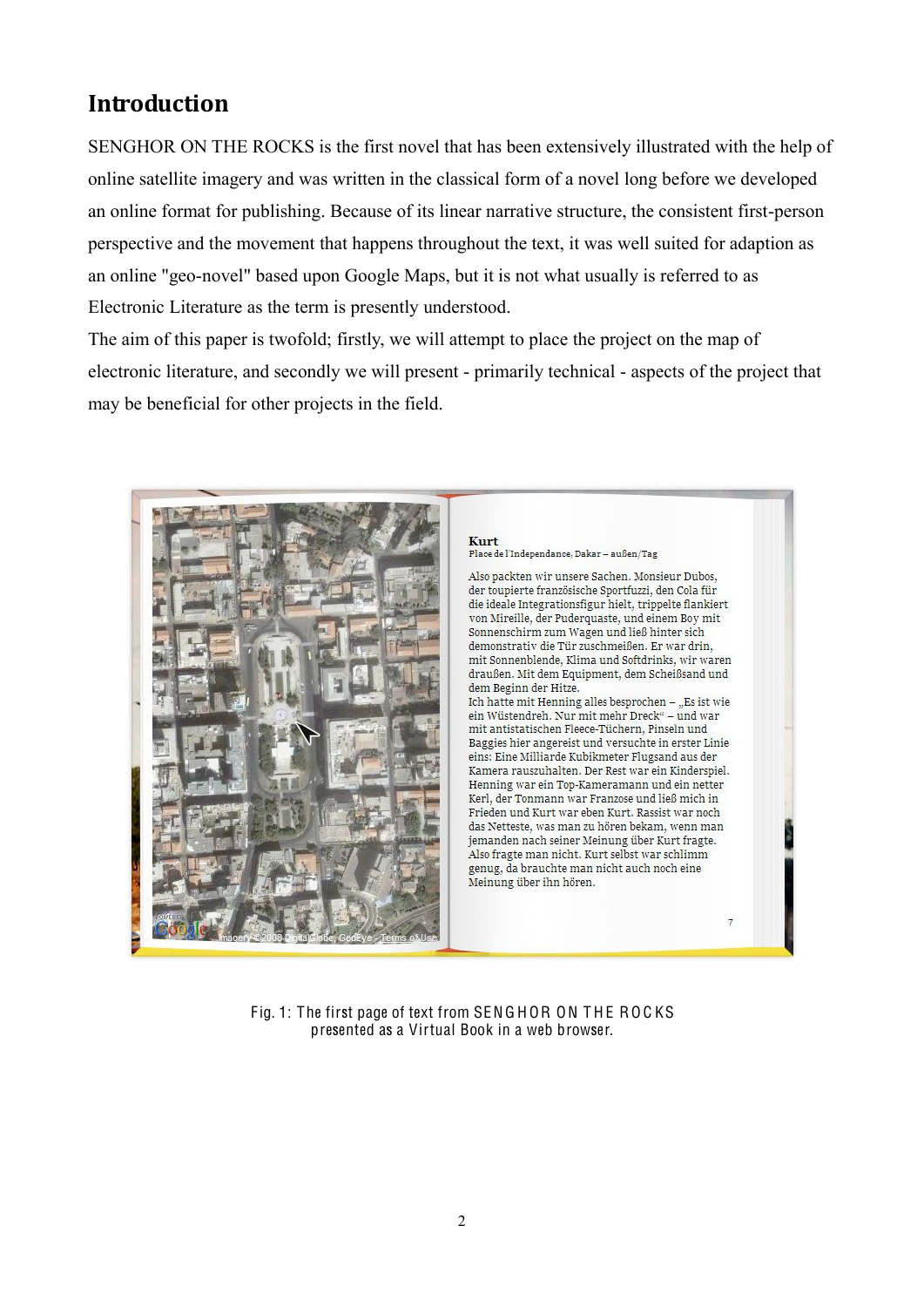# **Part 1: Placing SENGHOR ON THE ROCKS on the map of Electronic Literature**

Even though the ELO's definition of the term Electronic Literature refers to

*"work*<sup>s</sup> with an importan<sup>t</sup> literary <sup>a</sup>spec<sup>t</sup> <sup>t</sup>ha<sup>t</sup> <sup>t</sup>ake<sup>s</sup> advantag<sup>e</sup> <sup>o</sup>f <sup>t</sup>h<sup>e</sup> <sup>c</sup>apabilitie<sup>s</sup> and <sup>c</sup>ontexts provide<sup>d</sup> by <sup>t</sup>h<sup>e</sup> stand-*alone or networked computer"* <sup>3</sup>

 $\overline{\phantom{a}}$  and by that the Senghor-project  $\overline{\phantom{a}}$  is not easy to answer the question where (or if) SENGHOR ON THE ROCKS can be placed on the map of Electronic Literature. (Besides that it would not be appropriate for me as the author to judge or even comment upon the importance of the project's literary aspect.)

As already stated, at first SENGHOR ON THE ROCKS was not intended to be a contribution to the field of Electronic Literature. The possibility to easily annotate text with geodata via Google Maps and Google Earth happened at the time the novel was about to be finished. SENGHOR ON THE ROCKS is not "digital born" as Katherine N. Hayes claims for that Electronic Literature must be<sup>4</sup> and accordingly rather belongs to the field of "literature that has been digitized"<sup>5</sup> and should been seen separated from the field of Electronic Literature.

In specifying digitized literature Ernst Rohmer refers to what he defines as "Literatur im Netz",  $6$  a field he clearly separates from "Netzliteratur" (a term that can be seen as an equivalent of the use of "Electronic Literature"). But the focus of projects addressed by Rohmer is to make and keep literary works in the public domain accessible and available<sup>7</sup>. A further category in this context – one not mentioned by Rohmer – are electronic editions.<sup>8</sup> As most of the activities involved in annotating a fictitious text with geodata in order to present it online is editing work we at first looked to the concepts of digital editions. Nevertheless, we had to abandon the idea of entitling SENGHOR ON THE ROCKS a digital edition. Firstly, because it then would include the novel as a similar example to those in note 6 and secondly because especially in a scientific context speaking of a digital edition would be misleading as the term normally refers to *scholarly* digital editions whereas

 <sup>3</sup> http://eliterature.org/about/

<sup>4</sup> Hayles, Katherine N. (2007): Electronic Literature: What is it? [\(http://eliterature.org/pad/elp.html,](http://eliterature.org/pad/elp.html) last viewed 31.07.2008)<br>see above<br>Rohmer, Ernst (2005): Links zum Kanon. Die literarische Tradition und ihre Präsenz im Netz. In: Segeberg, Harro

und Simone Winko (Hrsg.): Digitalität und Literalität. Zur Zukunft der Literatur im Netzzeitalter. München: Fink, 2005 (auch: http://www1.uni-hamburg.de/DigiLit/rohmer/links kanon.html, last viewed 31.07.2008)

<sup>&</sup>lt;sup>7</sup> As examples Rohmer among others mentions the Project Gutenberg (http://www.gutenberg.org/wiki/Main\_Page,<br>last viewed 31.08.2008) and the German "Projekt Gutenberg" (http://gutenberg.spiegel.de/, last viewed 31.08.2008)

<sup>&</sup>lt;sup>8</sup> Current Austria based examples are e.g. the Austrian Academy of Sciences' "AAC-Fackel" (http://www.aac.ac.at/fackel, last viewed 31.08.2008) or the planned CDROM-edition of Robert Musil's works as described in Fanta, Walter (2006):Die Klagenfurter Ausgabe Robert Musil. Historisch-kritisches Edieren am Computer. In: Jahrbuch für Computerphilologie – online, Jg. 6 (http://computerphilologie.tudarmstadt.de/jg06/fanta.html, last viewed 31.07.2008)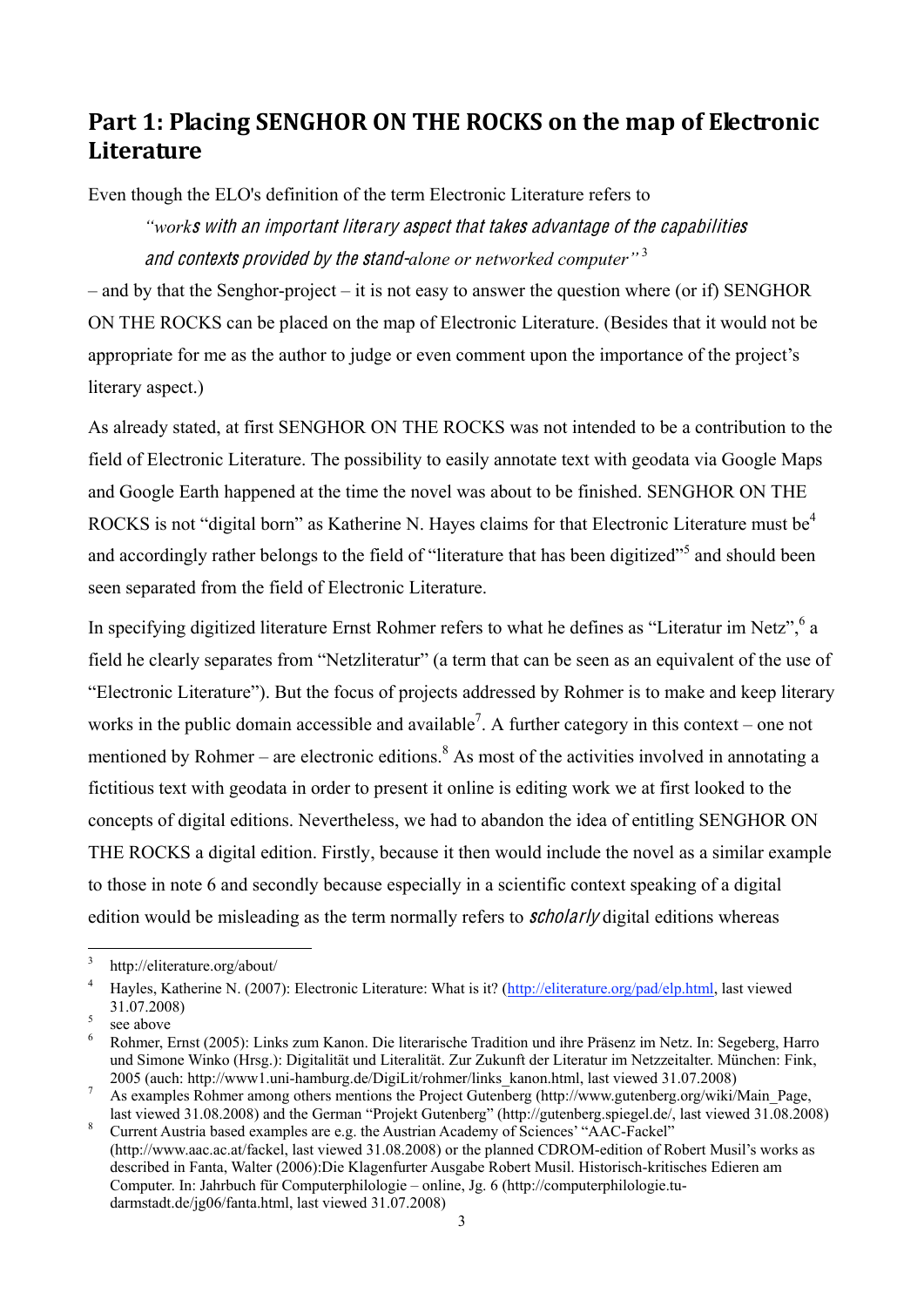SENGHOR ON THE ROCKS is trying to address an audience interested in an entertaining read, a new form of presenting literature online or a new Google Maps mashup.

A further category of literature in the digital context SENGHOR ON THE ROCKS could be measured against are eBooks. (Even though eBooks seemingly are the last thing theorists active in the field of Electronic Literature wish to deal with.<sup>9</sup>) However, we don't think that SENGHOR ON THE ROCKS can by categorised as an eBook because as we hope to show in our presentation the goals of the project are not limited to distributing a text in digital form. Besides the controversies about presenting print (or printable) literature online in general<sup>10</sup> the discussions about e-publishing of text normally focus on questions of distribution, formats, DRM, marketing aspects and reading devices $^{11}$  of course.

All of which are of minor interest to the Senghor-project. The most important feature separating SENGHOR ON THE ROCKS from an eBook are that eBooks normally present plain text and that features like "multimedia enhancements such as animation" are ranked as unimportant (or even very unimportant) by the vast majority of frequent eBook users.<sup>12</sup>

Turning back to the core interest in the field of Electronic Literature, various typologies, concepts, theories and definitions of hypertext fiction, code poetry, browser art, interactive fiction, locative narratives, generative art, ergodic literature and many more can be worked through resulting in a picture of a field with a strong drive toward technical and textual innovation. But the question where or if SENGHOR ON THE ROCKS belongs to that picture in the first place remains unanswered.

### *Point of view*

The centre of what could be called the common ground of the Electronic Literature theory from my perspective seems to be the conviction that works of all generations and all genres in the field at least explore non-linear structures.

see e.g. Rettberg, Scott (2008): Communitizing Electronic Literature: "While use of the Internet has become an important part of everyday life in many parts of the world, most people have no idea that electronic literature exists, or at best, have heard of "eBooks" and think that by electronic literature we mean print books distributed as PDFs or some other electronic format. (http://grandtextauto.org/2008/05/29/communitizing-electronic-literature/, last viewed 15.07.2008)<br>Jonathan Franzens statements in Cameron Martins (online) Interview: An Email Conversation with Jonathan

Franzen (see http://www.barnesandnoble.com/bnreview/note.asp?note=18038255&cds2Pid=22560&linkid=1202646, last viewed 14.08.2008) can serve as a good example for the widespread presumption of the inferior or at least provisional character of "stuff getting published"

online".<br><sup>11</sup> This topic soon will draw attention again, as Amazon plans to launch its eBook reader Kindle in Germany in fall 2008 (see e.g. http://www.heise.de/mobil/suche/ergebnis/?rm=result;q=e-

book;url=/mobil/newsticker/meldung/114051/;words=, last viewed 14.08.2008)<br><sup>12</sup> IDPF eBook User Survey 2006: [http://www.idpf.org./doc\\_library/surveys/IDPF\\_eBook\\_User\\_Survey\\_2006.pdf,](http://www.idpf.org./doc_library/surveys/IDPF_eBook_User_Survey_2006.pdf) last viewed 14.08.2008)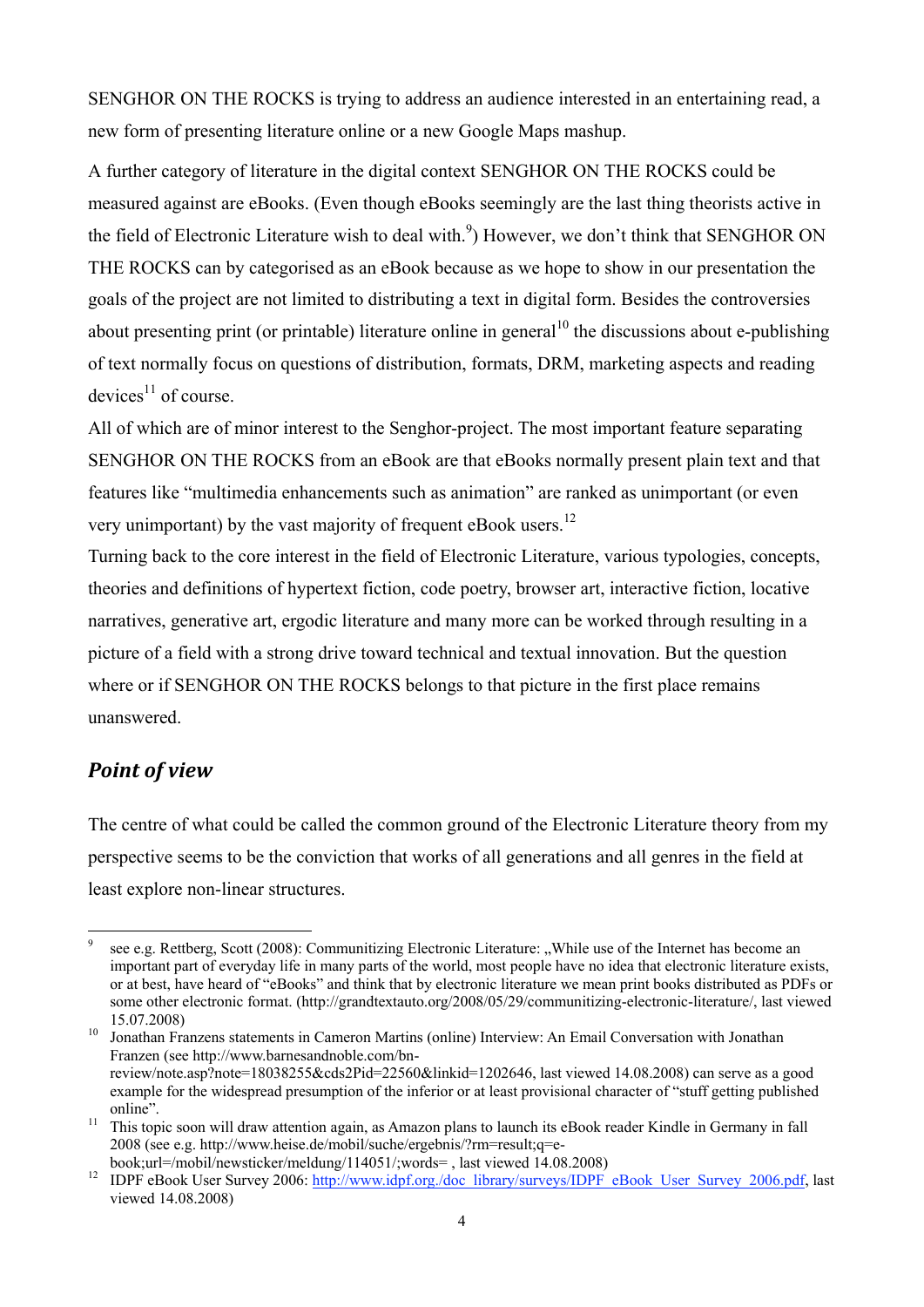Ironically, the entire Senghor-project was driven by the idea to equal the strict spatial and temporal linearity of the text by displaying it on a map. Measured against the theories of Electronic Literature this means we were not trying to overcome linearity but we focused on it.

Due to the fact that the way the novel is presented online is very closely related to its form and content, it is necessary to give a brief overview of these aspects. As pointed out in the work*'*<sup>s</sup> description SENGHOR ON THE ROCKS presents a story about the journey of a young Austrian through Dakar and Senegal. Even though the choice of the perspective in a novel does not have constitutively political implications, nevertheless writing in the context of what is called the "cross" cultural dialogue" is a minefield of clichés, projections, cultural attributions and prejudices. An omniscient narrator in this case is almost impossible as she would have to have  $-$  or pretend to have 6 equal knowledge of both cultures: the one the visitor is rooted in as well as that of the country or area visited. Trying to describe the cultural "Other" from an assumedly objective point of view always comes with the peril of producing exoticisms or hegemonial projections. The relationship between "West" and "East" as fundamentally described by Edward Said in Orientalism<sup>13</sup> on a very general level serves as an example of this phenomenon. Furthermore, "culture" as such is a questionable category. Referring to anthropological field work, Gert Baumann states that "by stereotyping informants as 'belonging to' or even 'speaking for' a pre-defined 'community', one runs the risk of tribalizing people, instead of listening to them, and might end up studying communities of the researcher's own making"<sup>14</sup>. Despite methodological differences, an author runs the same risks and as Johannes Benda puts it in his diploma thesis on "Intercultural Relationships in the Integration Process" it generally is of great social importance not to reduce people's activities and behaviour to cultural patterns.<sup>15</sup> Aware of all these findings and pitfalls the whole novel is strictly told in a first-person perspective stressing the bias of a subjective view instead of trying to avoid it. At the same time, the main character pretends to tell his story not only from his very own point of view but also at the very moment it is taking place. Especially in the first and fast moving part of the novel this minimal distance between the action being narrated and the act of narration leaves little room for reflective thought and forces the reader into the lopsided perspective of the main character. (This results in a challenging style because clichés and prejudices play a vital role in this part of the novel but are presented without the explanatory authority of an omniscient narrator.)

<sup>&</sup>lt;sup>13</sup> Said, Edward: Orientalism. New York: Random House (Vintage Books Edition), 1979. Interesting enough, right in the Introduction Said presents a literary example:  $H\theta$  [Flaubert] spoke for and represented her. He was foreign, comparatively wealthy, male, and these were historical facts of domination that allowed him not only to possess Kuchuk Hanem physically but to speak for her and tell his readers that she was 'typically Oriental'." (Said, p. 6)

<sup>&</sup>lt;sup>14</sup> Baumann, Gert (1996): Contesting Culture. Discourses of identity in multi-ethnic London. Cambridge: Cambridge University Press, p. 7

<sup>&</sup>lt;sup>15</sup> Benda, Johannes (2008): Interkulturelle Beziehungen im Integrationsprozess : am Beispiel des Integrationswohnhauses Kaiserebersdorf. Wien: Universität Wien, p. 91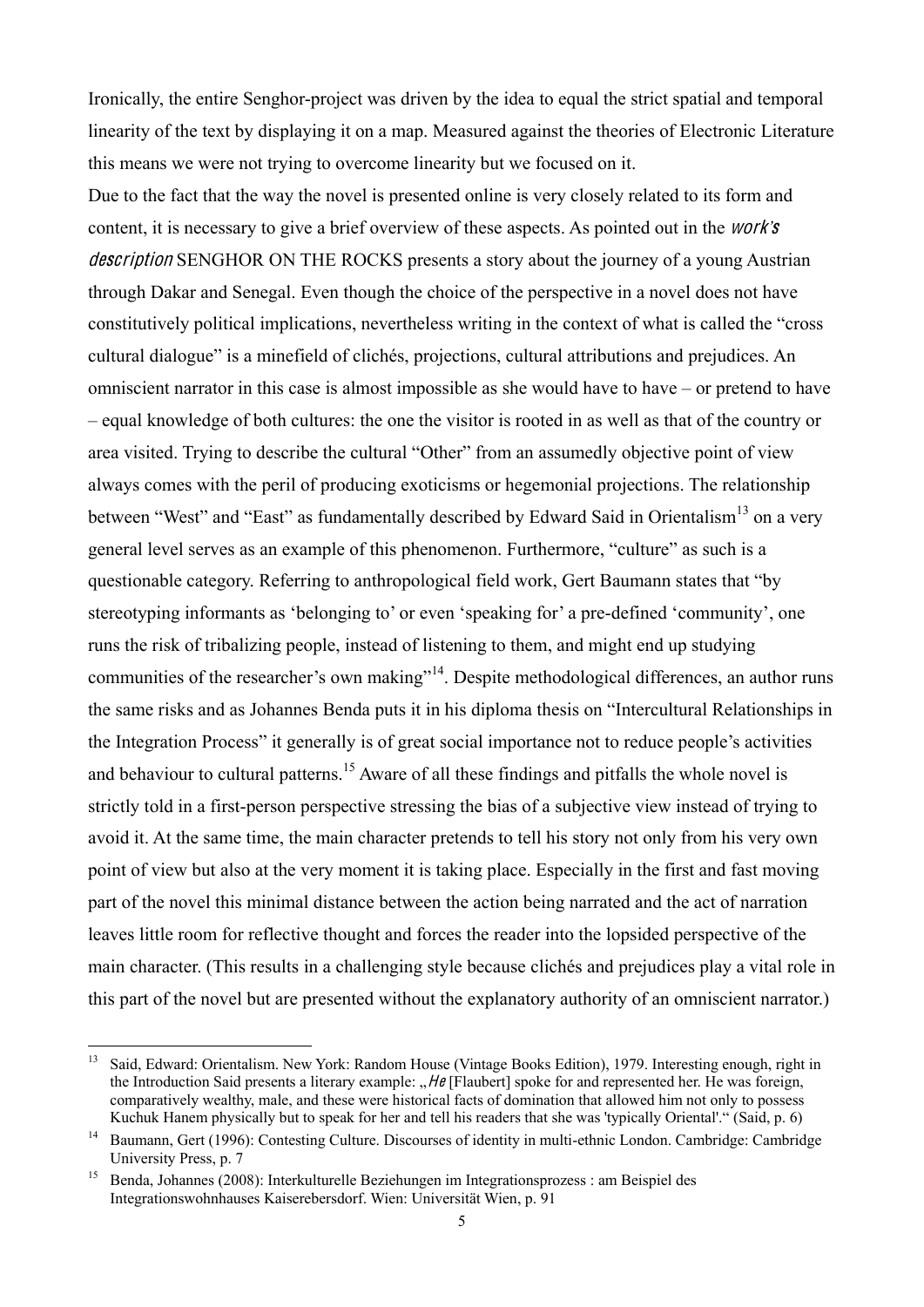Still with the choice of the narrative perspective the problem that the main character speaks for and about "cultural" Others – which in itself can be seen as impossible and illegitimate  $16$  – is not solved. But this topic is also dealt with as a part of the story: In the final part of the novel the main character concludes his "cross cultural" experiences and observations by saying that it possibly might be the best for "cultures" to leave each other alone. Especially, if the people involved in cross cultural encounters cannot or do not want to spend more time together than a two week holiday. When one looks at all the collateral damage  $-$  such as social and economic injustice  $-$  that is done by tourism and other trade relations in an (in this case) African country it might be easy to agree with a statement like that. On the other hand it seems far more troubling if everybody locked themselves away in their own worlds, as Derek Gregory puts it.<sup>17</sup> In the case of SENGHOR ON THE ROCKS the main character finds that it is rather the people themselves that count than whatever they or anyone else refers to as "their culture" and that trying to understand the culture of other peoples is unsuitable as an explanatory model for the chances and menaces in interpersonal relationships.

These "findings" are presented in the very personal and subjective view of the main character, which in SENGHOR ON THE ROCKS is the only perspective accessible to the reader. This very narrow point of view brings us back to the main topic of the paper, the electronic format and what happens to the media used in the project rather than the itinerary content of the book or its interpretation. But still the consistent first-person perspective, the resulting linear narrative structure, and the movement that happens throughout the text led to the idea to transform the novel into the first online "geo-novel", a novel being presented together with an animated map.

#### *Literature and Maps*

As Robert Stockhammer shows in his recommendable monograph on maps and literature published last year,<sup>18</sup> there is a long tradition in mapping literature in a geographical sense starting with attempts to surveying Dante's Hell in the *Divina Commedia*.<sup>19</sup> In some cases, authors created maps displaying the sets of their plots, in other cases publishers enhanced later editions with maps or scholars created them for research.<sup>20</sup> In this context, it has to be stated that Google Maps and other sources of satellite imagery by strict definition are not maps.<sup>21</sup> The satellite imagery is a base layer

<sup>&</sup>lt;sup>16</sup> Gregory, Derek: Preface. In: Geographical Imaginations. Cambridge: Blackwell Publishers 1994, p. X  $17$  see above

<sup>18</sup> Stockhammer, Robert: Kartierung der Erde. macht und Lust in Karten und Literatur. München: Wilhelm Fink Verlag, 2007

<sup>&</sup>lt;sup>19</sup> Stockhammer, p. 67

<sup>&</sup>lt;sup>20</sup> Stockhammer, p. 62, 63

<sup>&</sup>lt;sup>21</sup> Stockhammer, p. 27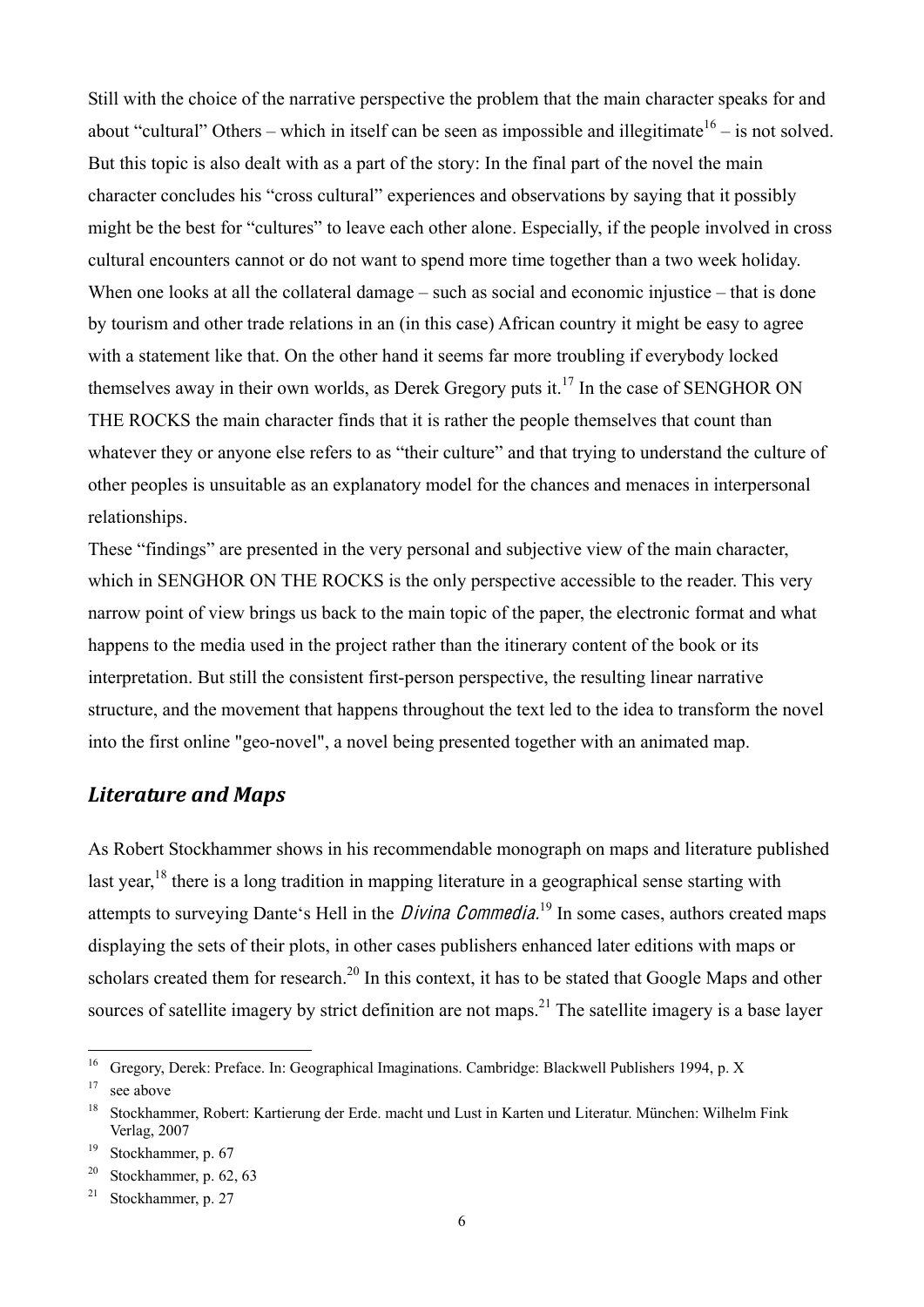not annotated with cartographical information. SENGHOR ON THE ROCKS makes use of this "blank map" and fills it with the movement of the novel's main character. By that we create a map solely presenting information relevant to the novel in the very moment of its action. This aspect will be discussed in greater detail in the sections "Maps and literature".

A further important assumption is that the images or maps delivered by Google Maps are not illustrations. An illustration would interfere with what Wolfgang Iser addresses as the "stream of  $\mu$ imagery<sup>322</sup> in the reader's mind the letters one perceives translate into. Illustrations provide a visual representation of things, persons or landscapes in the novel and by that directly contribute to this stream of imagery, which to our understanding is not the case with the Google Map used in the Senghor project. Also, Stockhammer points out a function of maps in literary works that separate them from illustrations: Maps, he says,

*"ermöglichen dem Autor, kohärente Ereignisse durch ihre 'richtige' Verortung*  zu <sup>e</sup>rfinden, und de<sup>m</sup> Leser, dies<sup>e</sup> Ereigniss<sup>e</sup> durch ihr<sup>e</sup> Verortung zu *verifizieren."*<sup>23</sup>

One can say that maps interfere with the relation of a fictitious narration and the "real world"  $$ hence the novel's realism - on a very basic level. Subsequently, Stockhammer asks if the plot of Joyce' Ulysses would be more realistic because the characters routes can precisely be reconstructed on contemporary maps of Dublin.<sup>24</sup> This question remains unanswered even though one can expect the answer would be no. Sadly, Stockhammer doesn't go into detail about the difference between a mappable novel and one that is actually mapped. Even though we are convinced that it makes a difference if an author has the possibility to show the places of action in his fiction as real places (or at least the geographic positions of these places) on a map or if he just uses real toponyms. Realistic narrations always seduce their readers to take the given content for real. Due to its characteristics a map greatly enhances this tendency. Commenting on Alfred Korzybski's "famous sentence",<sup>25</sup> The map is not the territory, Stockhammer states that an obvious fact as addressed by Korzybski has to be pointed out because in the reading of maps it is more common for the signifier to be mistaken for the signified than it is the case with other media.<sup>26</sup> So if the symbols on the map representing e.g. Dakar are (mis)taken for the real city one could easily assume for the Senghor

<sup>&</sup>lt;sup>22</sup> Oort, Richard van: The Use of Fiction in Literary and Generative Anthropology: An Interview with Wolfgang Iser. In: Anthropoetics III, No. 2, 1997 [\(http://www.anthropoetics.ucla.edu/ap0302/Iser\\_int.htm,](http://www.anthropoetics.ucla.edu/ap0302/Iser_int.htm) last viewed 09.08.2008)

<sup>&</sup>lt;sup>23</sup> Stockhammer, p. 63 (The sentence could by translated as suggested in the following: "Maps enable authors to create coherent events. At the same time they allow for readers to verify these events by locating them."

<sup>&</sup>lt;sup>24</sup> Stockhammer, p.  $66$ 

<sup>&</sup>lt;sup>25</sup> Stockhammer (p. 13) refers to Korzybski, Alfred (1933): Science and Sanitiy. Lakevill (CT: International Non-Aristotelian Library), 1949<sup>3</sup>

<sup>&</sup>lt;sup>26</sup> Stockhammer, p. 13 (original quote: "Wenn dies ausdrücklich gesagt werden muss, so offenbar, weil diese Verwechslung von Zeichen und Bezeichnetem bei der Lektüre von Karten nachhaltiger droht als bei der von anderen Zeichensystemen.")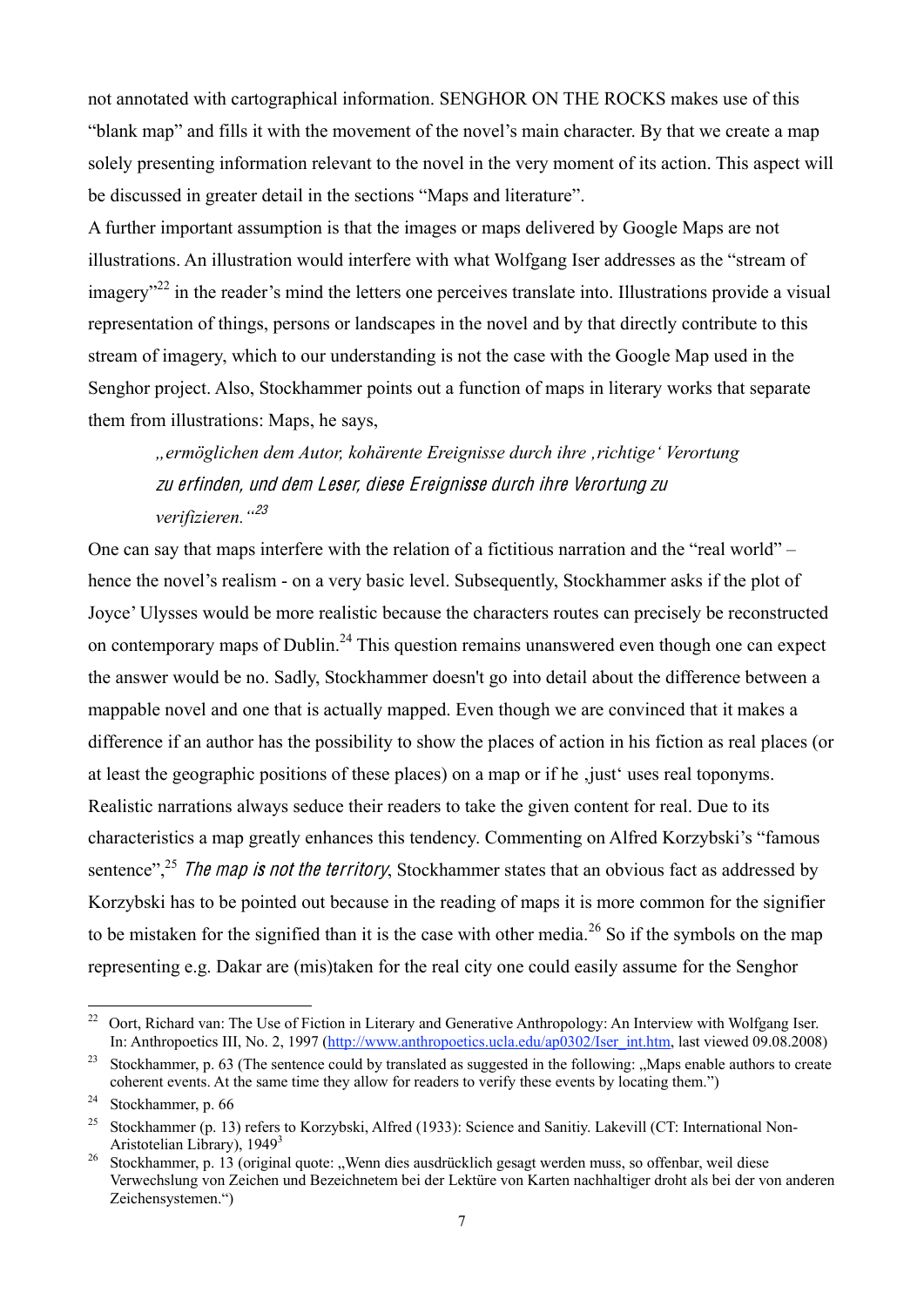project that this projection also works with the fictitious Dakar in the novel. By that the theory would be that the presentation of a realistic novel together with the geographical map of its content might enhance the realism of the novel in that sense that readers would (mis)take the contents of the story for as real as the places on the map.

At the same time maps are not the objective, apolitical display of a "world as it is" they often are taken for. From the very beginning cartographers were aware of the fact that every method of projection has its shortcomings (e.g. distortions of conformality, distance, direction, scale, and/ or area) and therefore every map only could be used for the very purpose it was made for.<sup>27</sup> But still – to give an example – the Mercator Projection established itself as a generally valid representation of the world. Famously criticised by Arno Peter in the 1970s, who stated that the Mercator Projection was Eurocentric because northern areas such as Europe or North America were displayed much larger than Equatorial areas.<sup>28</sup> In this context it is worth mentioning that Google Inc. also established a form of taxonomy of the importance of  $-$  or the public interest in  $-$  various areas by providing different levels of resolution for different parts of the world. Taken into consideration that thus the "realism" of a map is as virtual as the realism of a novel we tend to say that the presentation of a novel together with a map does not enhance the realism but rather the fictitious character of the novel.

#### *Maps and Literature*

But not only does the mutual presentation of map and text affect the text or the reader response to it. The map as well is affected by the way it is presented in the Senghor project. One of the reasons why maps are likely to be taken for a universally valid representation of the "world as it is" is that they pretend to present their content from a non-personal,  $-$  as Stockhammer<sup>29</sup> puts it  $-$ "transcendent" point of view. Furthermore time is a seemingly irrelevant category on a map<sup>30</sup> and a map normally displays all the possible ways a person could travel in the particular area. In this respect a map is a static state description and – following Stockhammer – can be seen as a text without a subject:<sup>31</sup> As long as no one draws a line on the map – e.g. displaying a ship's heading – the map as a text remains silent.<sup>32</sup> This is not the case with the map presented in SENGHOR ON

<sup>&</sup>lt;sup>27</sup> see e.g. Stockhammer, p. 20

<sup>&</sup>lt;sup>28</sup> Stockhammer, p. 25f. Peters critic itself is not really consistent because there is no political will behind the fact that the polar areas appear enormously enlarged.

<sup>29</sup> Stockhammer, p. 73

<sup>&</sup>lt;sup>30</sup> Even though maps display an area at a certain time Stockhammer adverts to the fact that maps often lack date specifications. (see Stockhammer, p. 26)

<sup>&</sup>lt;sup>31</sup> Stockhammer, p. 76

<sup>32</sup> Stockhammer, p.76. Bezugnehmend auf Lotmann: Die Struktur literarischer Texte, p. 340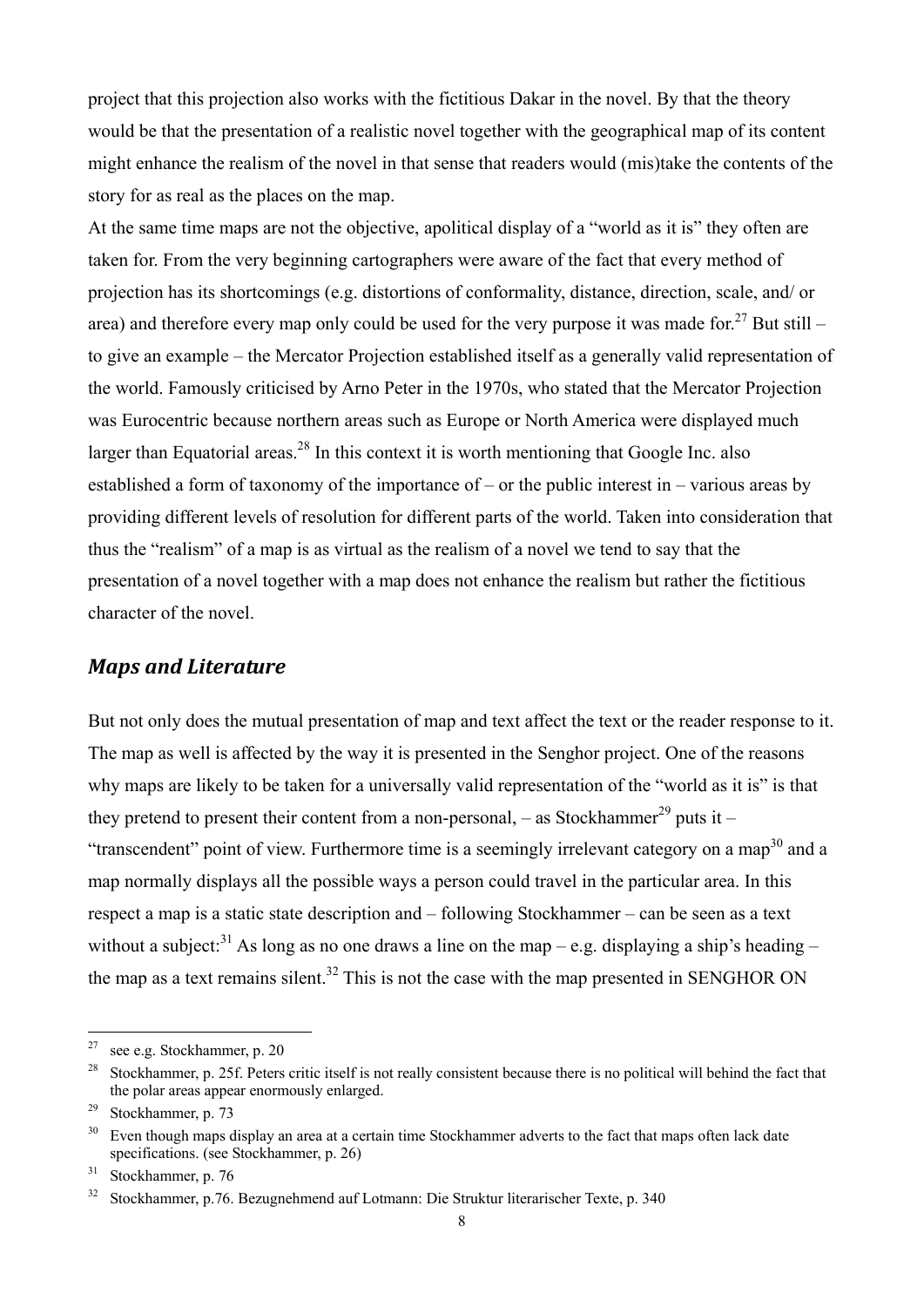THE ROCKS. The way we were using the map reconfigures it in such a way that the places it displays are no longer related to a neutral or impersonal graticule but rather to one another in the way they can be reached by a travelling person.<sup>33</sup> Pulling the focus on this person – the novels main  $character - and his movement is the drawing of this line that evokes the text in the map. A crucial$ aspect in this modified use of the map is that time is added to a normally static medium that now suits for paralleling the action in the written text. On the one hand the map lost its general ability to allow for displaying all possible directions a person could go in. This results in a lack of interactivity in the presentation of the map (users/ readers e.g. cannot choose the zoom level they like or change the view as they wish). On the other hand we were creating our own visual story that unfolds next to the novel's text. This visual text is properly scripted with its own set of operations to control the map visualization, similar to the directions in a film script.

Taking into account the definitions of Electronic Literature, this still doesn't make SENGHOR ON THE ROCKS a work fitting the criteria of the field. But still it is a twofold piece of literature that would not be possible outside the context of electronic media.

<sup>&</sup>lt;sup>33</sup> This principle of configurating maps is known from ancient itineraries described by Stockhammer on p. 71-74. A very exiting example is the *Tabula Peutingeriana*, an *itinerarium pictum* from the 12. century assumingly based upon a late roman map dating back to the 4. century. (A digital facsimile can be viewed e.g. here: [http://upload.wikimedia.org/wikipedia/commons/5/50/TabulaPeutingeriana.jpg,](http://upload.wikimedia.org/wikipedia/commons/5/50/TabulaPeutingeriana.jpg) last viewed 14.08.2008)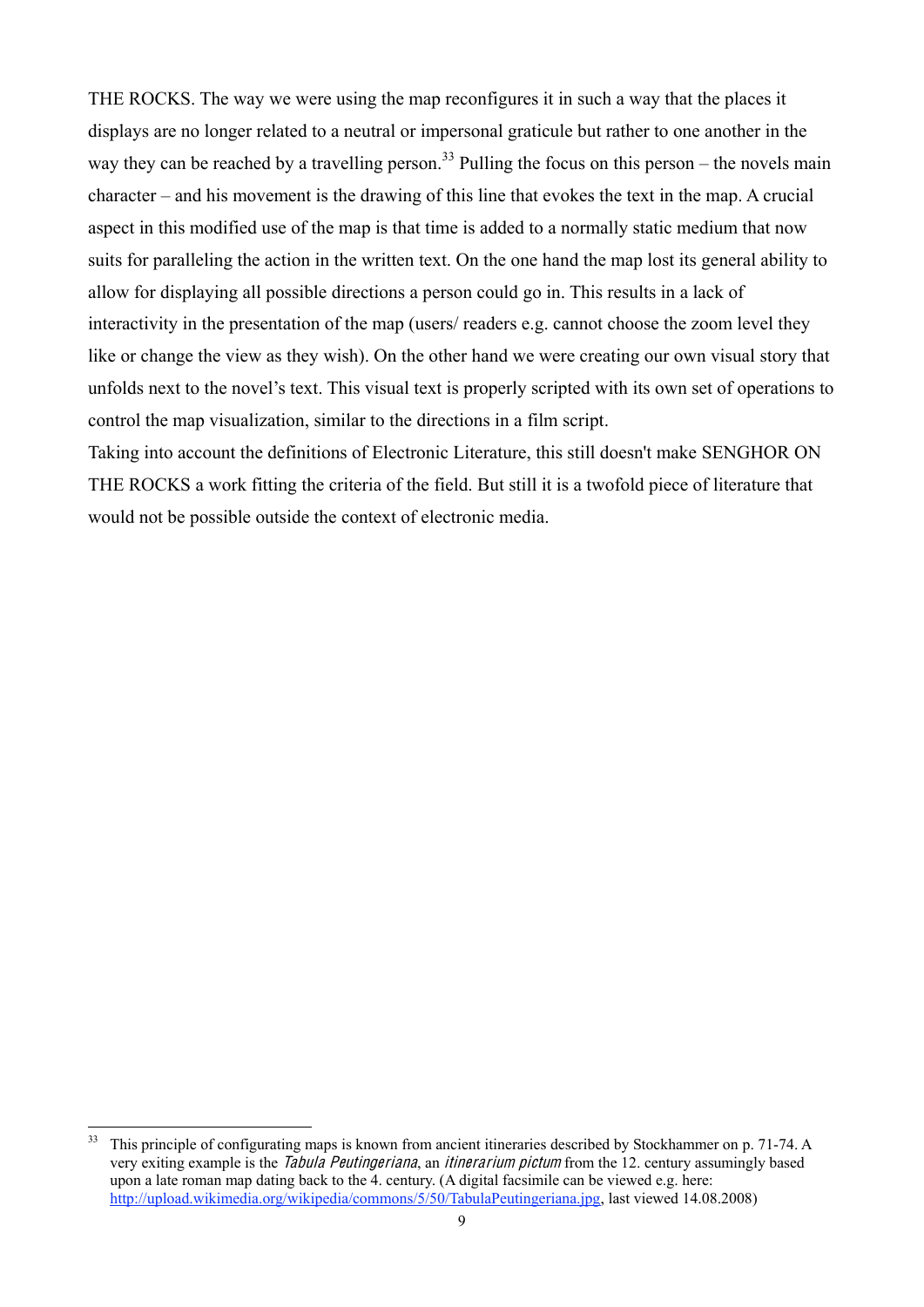## **Part 2: Engineering a geonovel**

Today a wide range of base technologies can be found that would allow us to attempt an implementation of a georeferenced electronic novel. Since we wanted the project to be available to a broad audience, we constrained ourselves to considering technologies that are platform independent and provide an uncomplicated way of viewing the material online. Furthermore, access to satellite imagery was required because, as discussed above, it was important for the project to be able to create its own cartography on top of a seemingly "neutral" base layer instead of augmenting an already existing map containing abstractions already made by some other authority (besides the pragmatic fact that online maps are currently very sparse in the regions of the main plot). The space of online geography technology is currently dominated by Google, with their products Google Maps (which runs in the browser without requiring any downloads or plug-ins) and Google Earth (which is a program that has to be downloaded to the user's computer). Both give access to satellite imagery licensed by Google from various other companies, and both provide abstract data such as borders and roads, in varying detail. For both products, similar alternatives from different vendors exist, but the Google suite of products dominates the market and sets the de-facto standards of features to be expected from similar products.

Google Earth and similar products are programs running on the user's local machine which allows them to support a much more sophisticated rendering of the earth and its surface. The Earth is generally represented as a three-dimensional globe, decorated with satellite imagery and even a realistic relief structure in certain regions. This allows the user to take arbitrary viewpoints in virtually any location on the planet. Content to be displayed on top of the virtual earth's surface can be provided in the KML file format, through which the programmer can use and control the same flexibility for presenting one's content to the end user.

Google Earth has been used successfully in the literature context to present georeferenced texts. Armageddon Pills<sup>34</sup> is an example of a travel report presented in Google Earth, using some of its more advanced features. The Google Lit Trips Project<sup>35</sup> presents information about classic works of literature on the virtual globe, targeted towards teachers to use in classroom settings.

While the achievements of these projects are impressive, we quickly saw that the application layout, the impressive and dominant visual display and  $-$  most importantly  $-$  the limited possibilities for presenting and designing our own content would let the text be dominated by the visual display. We were looking for a way of augmenting the text in a way that would supplement it but not take over the attention of the reader and distract her from reading.

<sup>34</sup> http://www.armageddonpills.com/ <sup>35</sup> http://googlelittrips.com/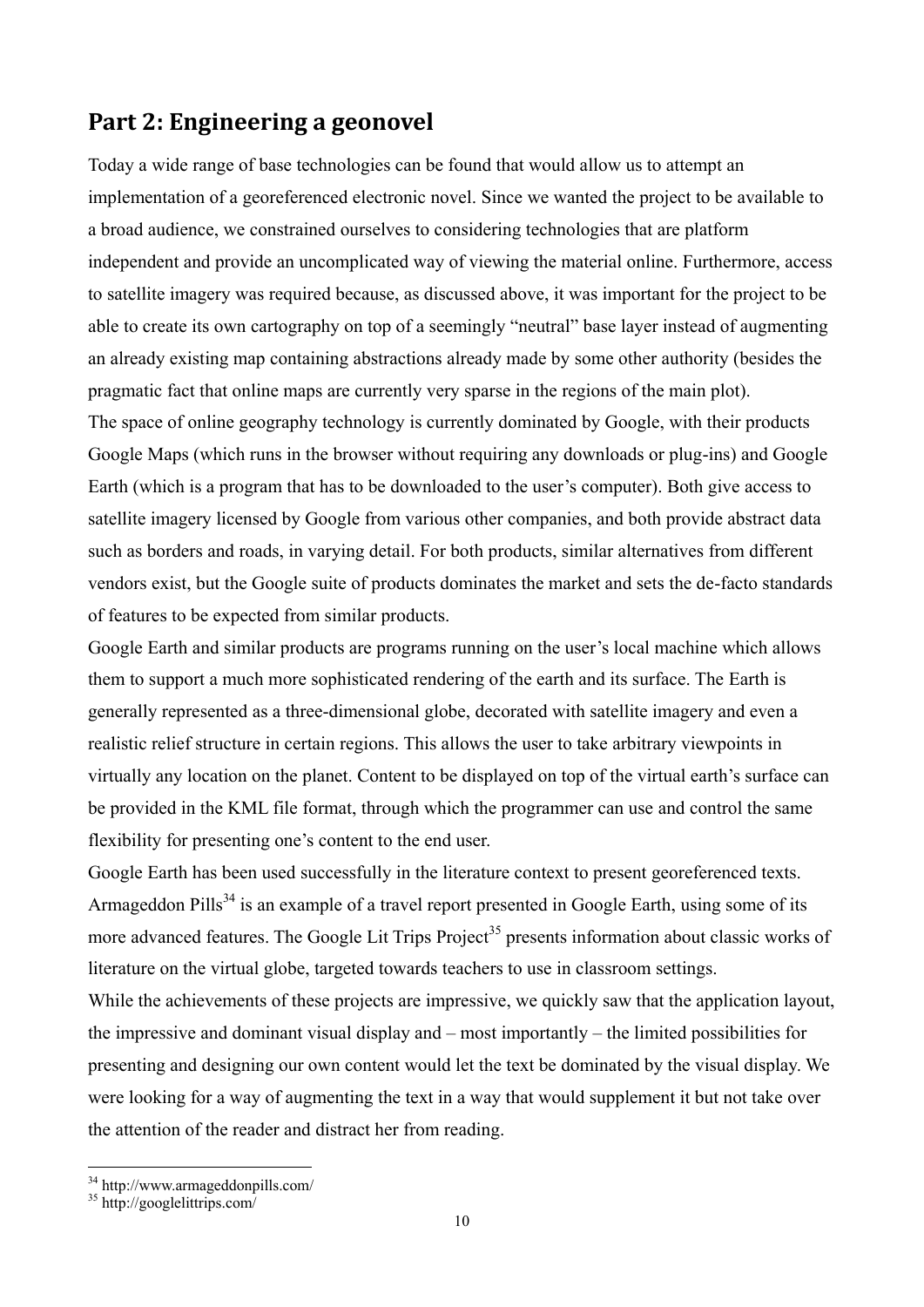Google Maps (and similar products) runs in the user's web browser, available from a standalone website<sup>36</sup> and as an Application Programming Interface (API) that can be imported into external sites. In contrast to Google Earth, using the Maps API allows the author to control all visual aspects of the presentation, the only limitation being that the map is constrained to being a rectangular area within the page. Rotating the map is not possible, and zooming is constrained to discrete zoom levels, from zoom level 0 (whole world) to 18 (most detailed level showing cars and people). On each zoom level change, the tiles that make up the satellite image have to be downloaded from the server to replace the previous image, resulting in a sudden change instead of a smooth transition as supported by Google Earth.

Other literature projects have been realized using the Google Maps API. "The 21 Steps"<sup>37</sup>, which was published during our work on SENGHOR ON THE ROCKS, is probably the most prominent and internationally acclaimed example. "The 21 Steps" use the Google Maps API to present a short story on the map, using the "Speech Bubbles" provided by the API for presenting short bites of text and lines drawn on the map to indicate movement.

Our first experiments used geometric annotations such as markers and lines like the other projects we reviewed. We quickly discovered that for a story of the length of SENGHOR ON THE ROCKS, this quickly led to a cluttered display leading to confusion. We were looking into different ways of presenting the story on the map as it unfolds over time.

### *Controlling the Map*

While the Google Maps API provides automatic download and rendering of appropriate satellite and map imagery, only rudimentary methods are provided for controlling the movement of the map. The main viewport controlling methods provided by the API are listed in the following table.

| setCenter (center, level?) | Sets the center of the map to a new position, causing a discrete "jump" of the |
|----------------------------|--------------------------------------------------------------------------------|
|                            | viewport to the new centerpoint. Optionally, a zoom level and a map type       |
|                            | (satellite or map) can be specified.                                           |
| panTo (center)             | Performs a smooth "panning" animation if the target position lies within the   |
|                            | current viewport. Otherwise acts like setCenter without specifying a new zoom  |
|                            | level or map type.                                                             |
| setZoom(level)             | Zooms in or out to a new zoom level, keeping the same geographical center      |
|                            | point.                                                                         |

Table 1: Map operations provided by the Google Maps API.

<sup>36</sup> http://maps.google.com/ <sup>37</sup> http://www.wetellstories.co.uk/stories/week1/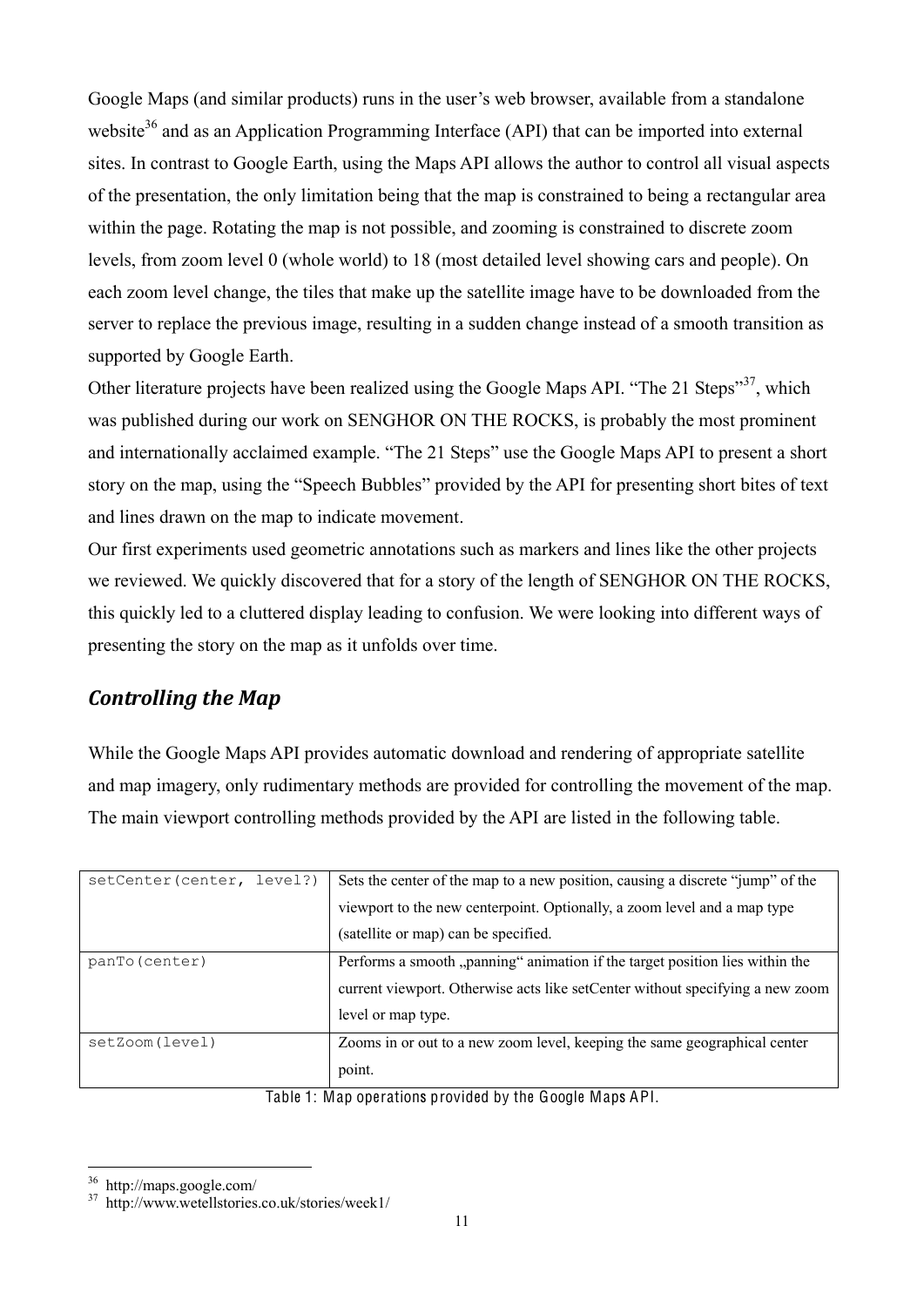It quickly became clear that these methods are too limited to provide a continuous, dramatic experience to the user. Especially changes in zoom level accompanied by movement of the map's centre result in complete loss of orientation when realized with a discrete "cut" – the only operation supported by these methods. The texture of the satellite image is too abstract to provide enough visual cues for re-orientation after such a discrete change. Furthermore, even on the same zoom level, only movements to a target within the current viewport can be realized in a smooth manner, which would require for longer movements to either always take place on a very high zoom level or to be performed by a discrete jump, resulting in the same disorientation.

Further analysis and experiments resulted in a small taxonomy of possible operations that can be performed at page transitions which is shown in Table 2.

This extension gives the author 8 methods for page transitions (in addition to the trivial "no change") compared to the only 4 supported by the Google maps API through its methods.

| • Change zoom level (keeping map's centre point) (= set Zoom (level))         |  |
|-------------------------------------------------------------------------------|--|
| $\circ$ Change location                                                       |  |
| ○ With change of zoom level                                                   |  |
| • Discrete "cut" to new location and zoom level (= setCenter (center, level)) |  |
| • Change zoom level, then pan to new location                                 |  |
| • Pan to new location, then change zoom level                                 |  |
| ○ Staying on same zoom level                                                  |  |
| • Discrete "cut" to new location $(=$ setCenter (center))                     |  |
| • Pan to new location $(=$ panTo (center)) <sup>38</sup>                      |  |
| $\circ$ Follow path                                                           |  |
| ○ With change of zoom level                                                   |  |
| • Change zoom level, then follow path                                         |  |

• Staying on same zoom level

Table 2: The taxonomy of map operations developed for the project. Nodes marked with **● are mapped to**  functions in our implementation.

More importantly, the introduced taxonomy shifts the collection of transitions from a technical point of view (determined by the underlying implementation) to a dramatic point of view, as it would be employed by a camera operator. This can be seen in the fact that the set Center () method turns up in two different places of the taxonomy, reflecting the fact that the same underlying implementation is

Note that the original version of panTo() only supports panning to a point within the current viewport and therefore has been replaced by a version supporting long-distance smooth panning in the project.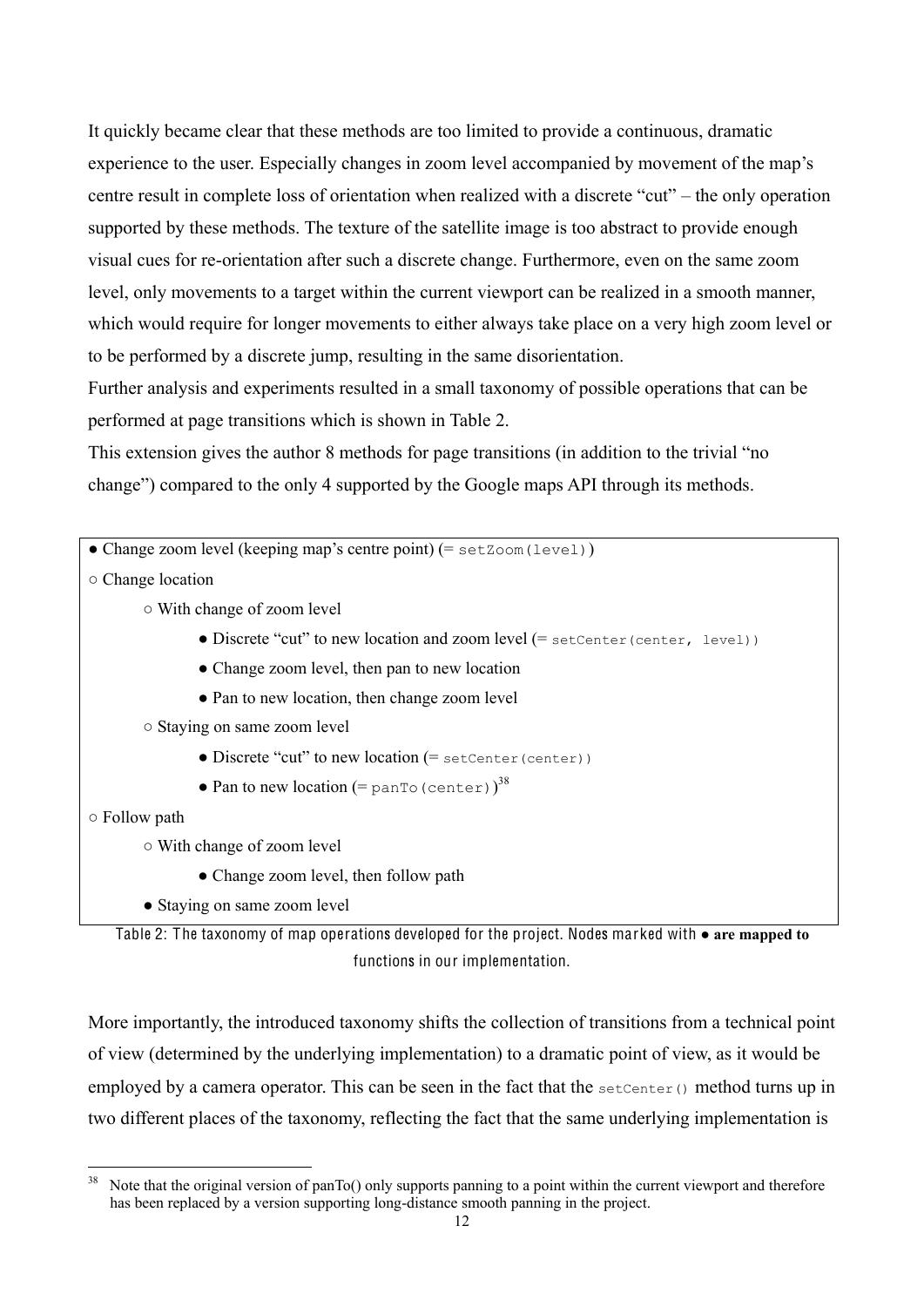used for two different dramatical effects.

For pointing out locations and paths on the map, the Google Maps API provides markers (for highlighting a point in space) and polylines (for highlighting a path) to be used by the application. While these geometric annotations work well for most applications that want to provide an overview or an abstract spatial index to an information set, we found in our initial experiments that using such static, abstract annotations would quickly clutter the map display if not removed after every change, but even then the static nature of the added geometry would not reflect the subjective, searching and sometimes confused perspective of the story. Using pushpins or markers for indication locations always suggests an exact, measured location to the viewer. Since the locations to be used were fictitious and the purpose of the map visualization was not meant to constrain the reader in her imagination, this approach was not suited for our intentions.

Instead of markers and lines, we introduced an arrow to point out locations on the map. While a pushpin needle always suggests an exact point on the map, the location an arrow is pointing to is semantically somewhat more open  $-\text{ it}$  may be referring to an exact point, but also to an area of varying radius, a viewing direction or an object that can be identified on the map like, for example, a building. This semantic openness of indicating locations was increased even more by making the arrow rotatable, allowing the arrow to be displayed in any angle (in steps of 5°) and animated smoothly between these angles<sup>39</sup>. Again, the angle of the arrow cannot be mapped to any definite semantic category. Changes of perspective of the protagonist (either in its spatial or mental meaning) or dialogs in the story can be supported by a turning arrow on the map.

Besides indicating distinct places on the map, the transitions between places may be visualised as continuous panning movements from one place to the other as supported by our taxonomy. Panning has the potential to allow the user to relate new places with already visited places, gradually building a relational model of the geographic space and being able to judge distances between locations. Furthermore it allows the author to indicate the actual route taken by the characters by not just interpolating linearly between two places but following the actual route to the target. We replaced the limited  $parrow($ ) method provided by the maps API with a much more powerful method, which does not only support linear panning over distances of any length, but also allows the author to define a path of arbitrary shape that is followed by the panning motion. This allows us to follow the roads and routes as the protagonists move along them, placing the arrow in the centre of the viewport to highlight the current position. Obviously, by introducing animated transitions of the map, we are finally leaving behind the possibilities of printed media and challenge our metaphor

<sup>&</sup>lt;sup>39</sup> Such rotations and fine-grained animation control are usually not supported in HTML. For implementing this feature, we produced a series of pre-rendered images, showing the arrow in every possible angle in steps of 5 degrees, which results in 71 images. A script was developed to load in the appropriate image and control the animations by rapidly displaying different images to the viewer.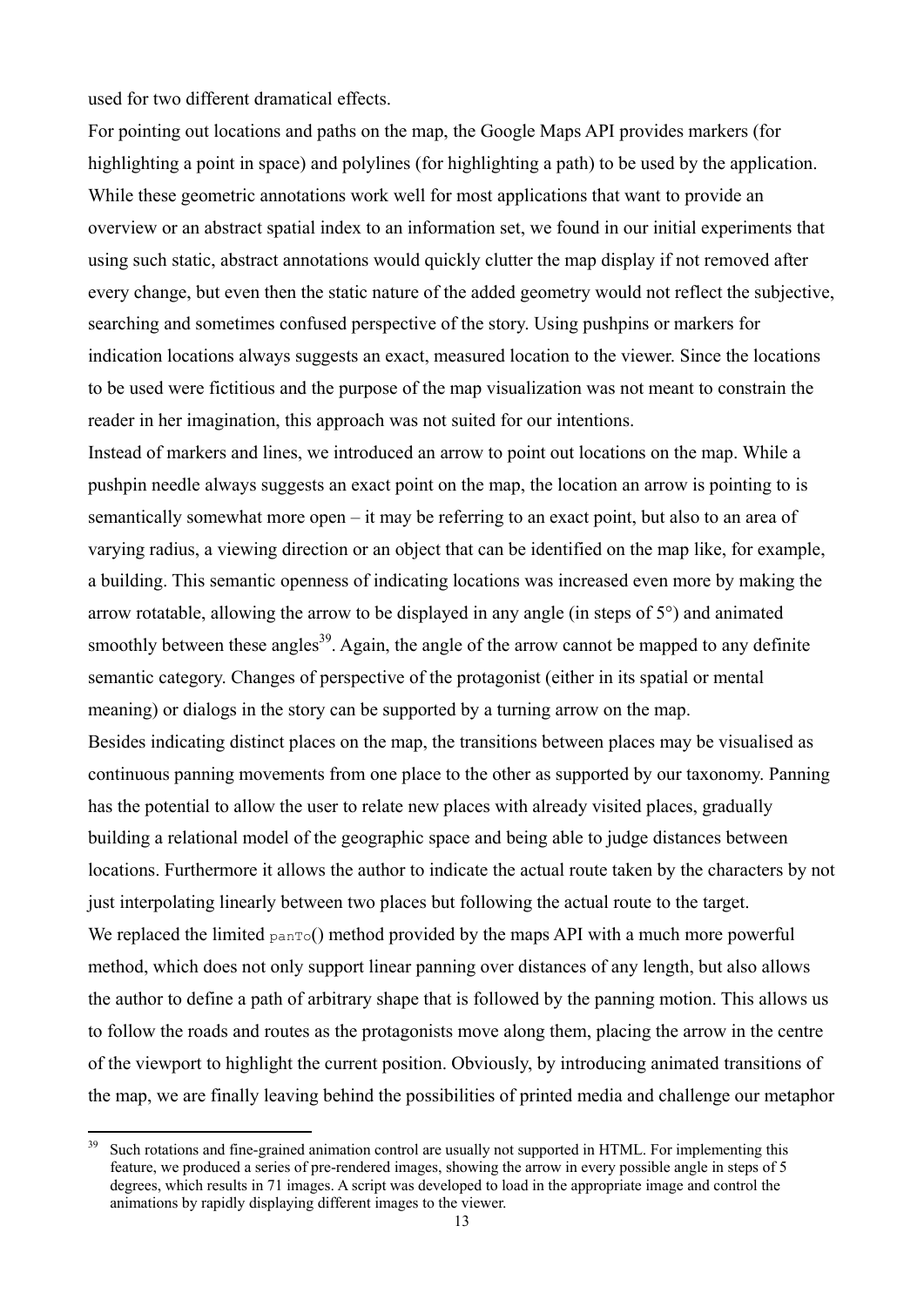of the physical book.

Another feature we added to the Maps API is the display of temporal information on the map. The satellite images used in Google Maps are usually taken during bright daylight on clear days  $-$  for scenes that take place in the evening, night or early morning this results in a stark contradiction of the shown image to the scene of the novel. Since it is not possible in the current version of the API to obtain images of different daytimes, we implemented an extension that allows us to blend the base image of the map with a coloured layer of variable opacity, allowing us to simulate the effects of changing daylight on the environment and therefore visualising the passing of time on the map. The colour and opacity values we use for different daytimes were found heuristically by comparing the result at certain times with our personal experience of the mood and lighting situation and adjusting the values accordingly in an iterative process.



Fig. 2: Time passing at the location of the introductory scene at 10 AM, 12 noon, 7 PM and 11 PM as rendered by adding a semi-transparent coloured layer on top of the map display.

## *Relating Text and Map*

Applications using Google Maps usually store the information to display in XML or JavaScript structures for easy machine manipulation, hampering direct access to the data by humans. For SENGHOR ON THE ROCKS, all data including map positions, zoom levels, routes, arrow positions and daylight information is stored in the main HTML file alongside the text. This approach is inspired by the microformats paradigm $40$ , a collection of proposals for how to embed computer-parseable metadata in ordinary HTML files. The microformats project includes proposals for embedding time and location information into websites – however, the official geodata microformat was not found suitable to express the metadata necessary for covering all aspects of the taxonomy for controlling the map. We therefore had to extend and modify the existing proposal to cover our needs.

Using an embedded microformat for storing the spatiotemporal metadata allows the author to edit

 <sup>40</sup> http://www.microformats.org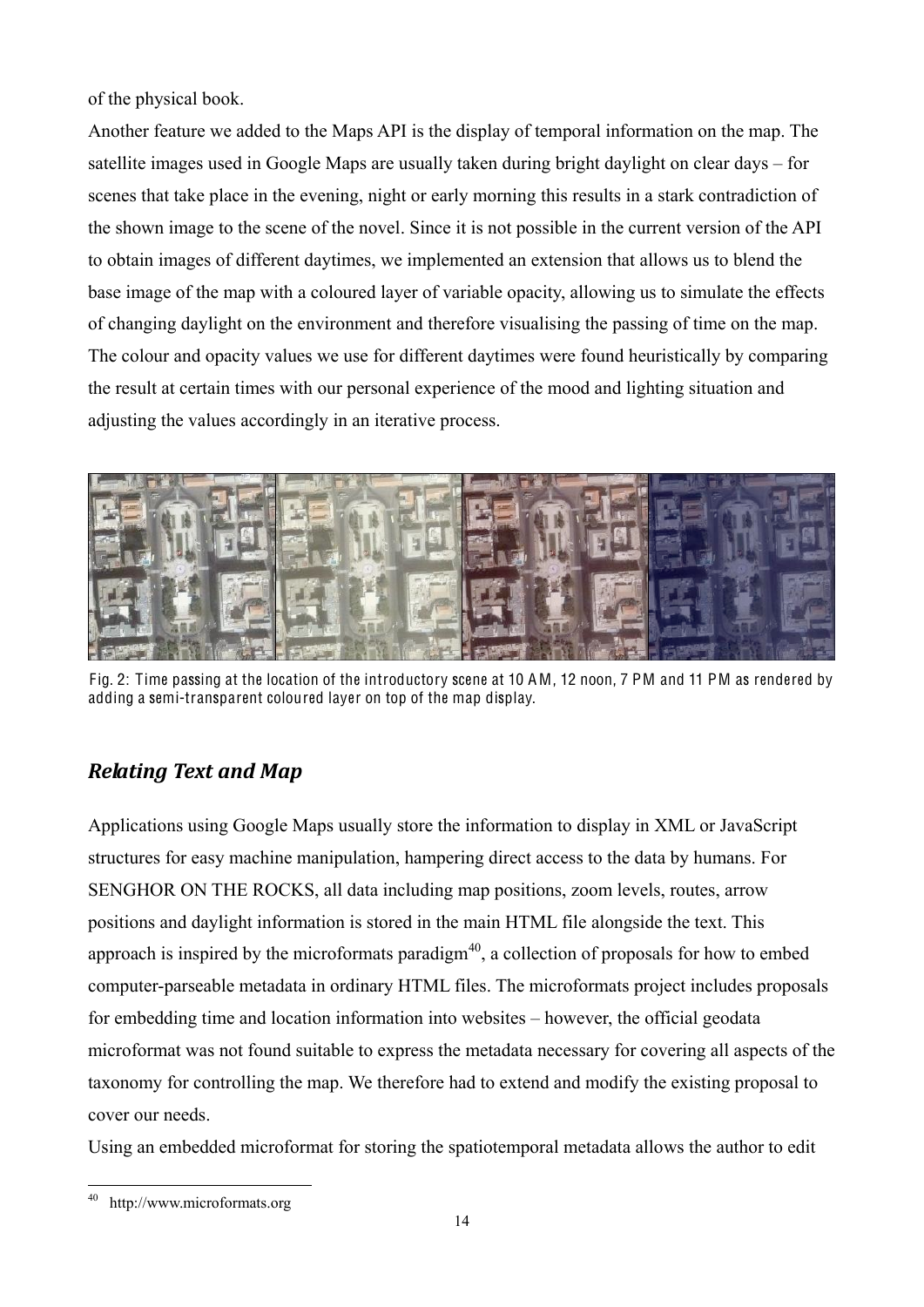all information in one place. For each page of the book, a special code block in the HTML code defines the operations to be performed on the map, the time of day for adjusting the map's colour and the text of the page. The result is a HTML document that contains the whole novel in regular HTML which can be printed out as such. The book-like presentation and all mapping features are accomplished by a style sheet and script that are loaded at initialisation  $-$  even without these components, the code remains a fully functional HTML document as shown in Figure 3. Adding geographic annotations to the code of the page manually can be a cumbersome task. We developed a special "edit mode" that would provide the author with a control panel to set the available options – operations from the taxonomy, animating the arrow, setting the time of day – directly underneath the book as it would be displayed in the final product. The author was also able to drag and zoom the map in this version, to allow him to set locations and views in a direct way. While this tool remained a "hack" throughout the making of the project and has therefore not been released to the public, it could be extended in the future into an editor software that supports the creation of similar projects by others, including non-programmers.

| <div class="pageContent"><!-- 2 --><br/><div class="details"><br/>Zeit <span class="dt">2001-12-19T10:00:03+01:00</span><br/><br/><div class="view"></div></div></div>                                                                                                       | Zeit 2001-12-19T10:00:03.703+01:00<br>Ort 14.669586° N, -17.432181° O, Level 18                                                                                                                                                                            |
|------------------------------------------------------------------------------------------------------------------------------------------------------------------------------------------------------------------------------------------------------------------------------|------------------------------------------------------------------------------------------------------------------------------------------------------------------------------------------------------------------------------------------------------------|
| Ort <span class="lat">14.669586</span> &deq N.<br><span class="lon">-17.432181</span> &deq 0,<br>Level <span class="range">18</span>                                                                                                                                         | <b>Bitte</b> los!                                                                                                                                                                                                                                          |
| $\langle$ /div><br>$\langle$ /div><br><h2>Bitte los!</h2><br><div class="subh2">Place de l'Independance, Dakar - außen/Taq</div><br>< p ><br><em>,Ton bereit."<br/><br/>"Kamera bereit."<math>\langle</math>br /&gt;<br/>.Dann - bitte <math>\log</math>" &lt; br /&gt;</em> | Place de l'Independance, Dakar – außen/Tag<br>"Ton bereit."<br>"Kamera bereit."<br>$Dam-bitte$ los!"<br>und Coca-Cola ist ein Weltbürger: Die Coca-Cola Company wohnt in alle<br>Kulturen gleich nebenan, sie spürt die Bedürfnisse ihrer Nachbarn und hat |



### *The Book Experience*

Choosing a book as the visual interface for an online novel must seem ironic on first sight, a quote from the world of analogue books it is trying to replace. The dry humour in the text of the book would maybe be reason enough for this decision, and the plot also hints towards playing with reading metaphors: The first part of the book is formatted like a movie script, inside a novel, which is now presented inside a web browser, a reading device for the screen. But not only playing with different techniques of reading were the reason for a somehow radical design decision; looking at the project more closely reveals how well the book metaphor is suited for designing the user interface of such a project.

The covers that have been designed for the text – which has been split into three parts for the online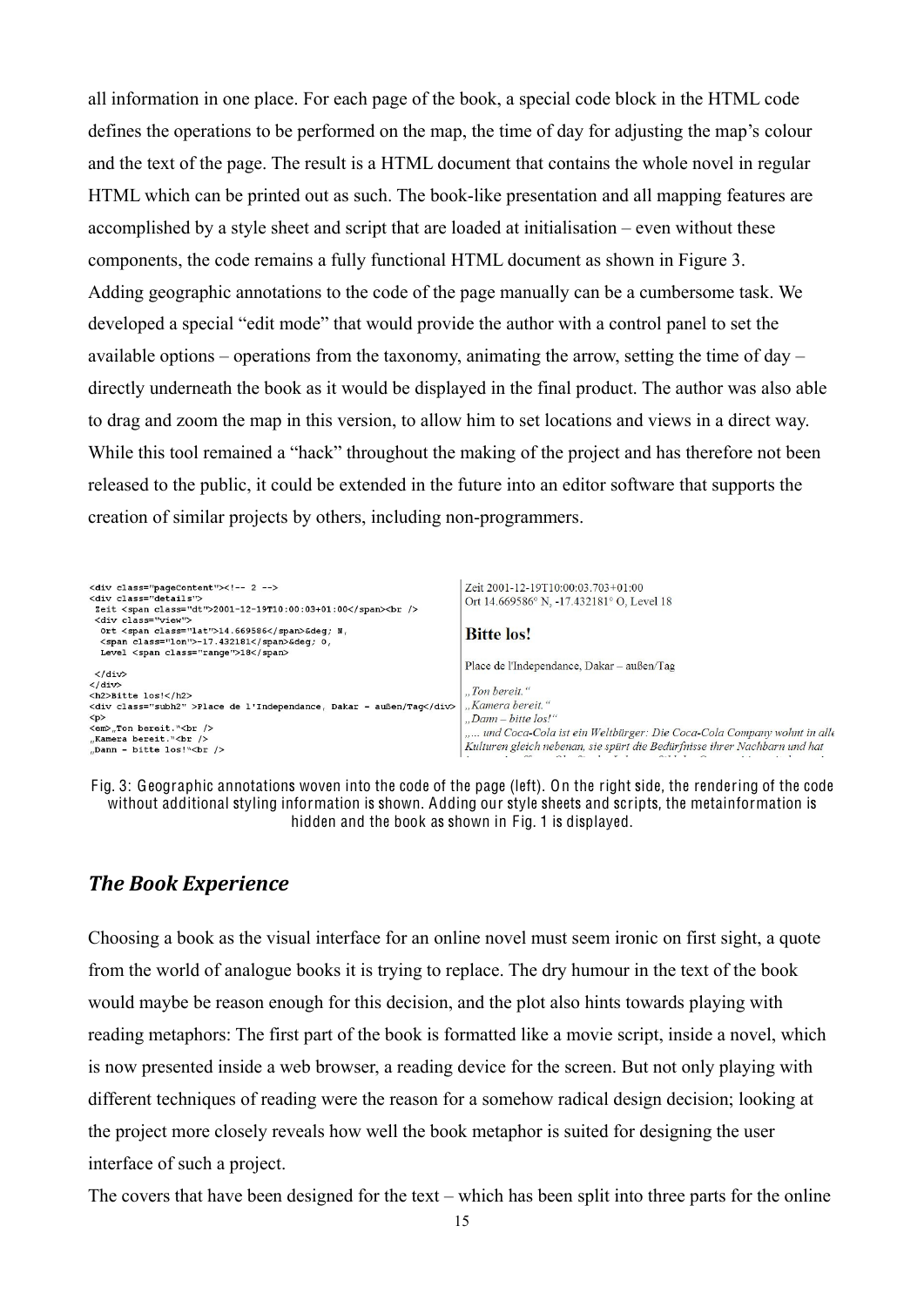edition – advertise their content and serve as the main entry points into the story. The collages for the covers, composed mainly from material recorded at original locations, communicate the style and perspective to expect before one actually starts reading. The seemingly naive compositions create a strong emotional identity and obfuscate the high technical standard realized by the producers. On the top level, the "book" acts as an iconographic representation of the project that increases recognition when quoted in the form of screen shots on blogs and other media. In addition to the primary function of a book as a container for text, some of its secondary properties have been implemented for its digital counterpart. As with a physical book, readers can judge the position in the novel by looking at the block of pages to the left and right of the current page. A virtual bookmark is automatically inserted when the reader leaves the page, to bring her back to that page with a single click on the next visit. Page numbers allow the precise referencing of every page, a concept that is also reflected by every page having a URL to be used for direct access to the location in the book. Using the book is intuitive and doesn't require additional attention by the user. The possibilities of the new media are focused on the map on the left side which visualizes the unfolding of the story in geographical space.

#### *Feedback and Usage Statistics*

To date, we gathered feedback about our project mainly from two sources: analyzing the access statistics of the site and collecting informal feedback and suggestions from users and media. Both of these methods have not been set up for a scientific analysis of the project, but provide some insights and hints that may be informative to other projects and practitioners in the electronic literature community.

For evaluating access statistics, we use the Google Analytics product, which is available for free and provides basic statistical evaluation tools with limited possibilities. For this paper we analyzed the timeframe from May 25, 2008, when the project went online, until August 31, 2008. In the given timeframe the project had 2791 visits from 2271 distinct visitors, who viewed 75795 pages altogether, about 27 pages per visit on average. The average time spent on the website was 7 minutes 16 seconds. The visits were distributed unevenly throughout the analyzed time span – we can clearly identify media events drawing visitors to the site as spikes in the graph. Since the project gained the attention of literature and mapping communities and blogs all over the world, the website is visited by a global audience. German speaking countries (Austria, Germany and Switzerland) account for approximately 63% of the visitors, the remaining come from 61 different countries led by the Netherlands, France, The United States, Brazil, China and the UK. The main challenge for analyzing the access data would be to identify how many people were

16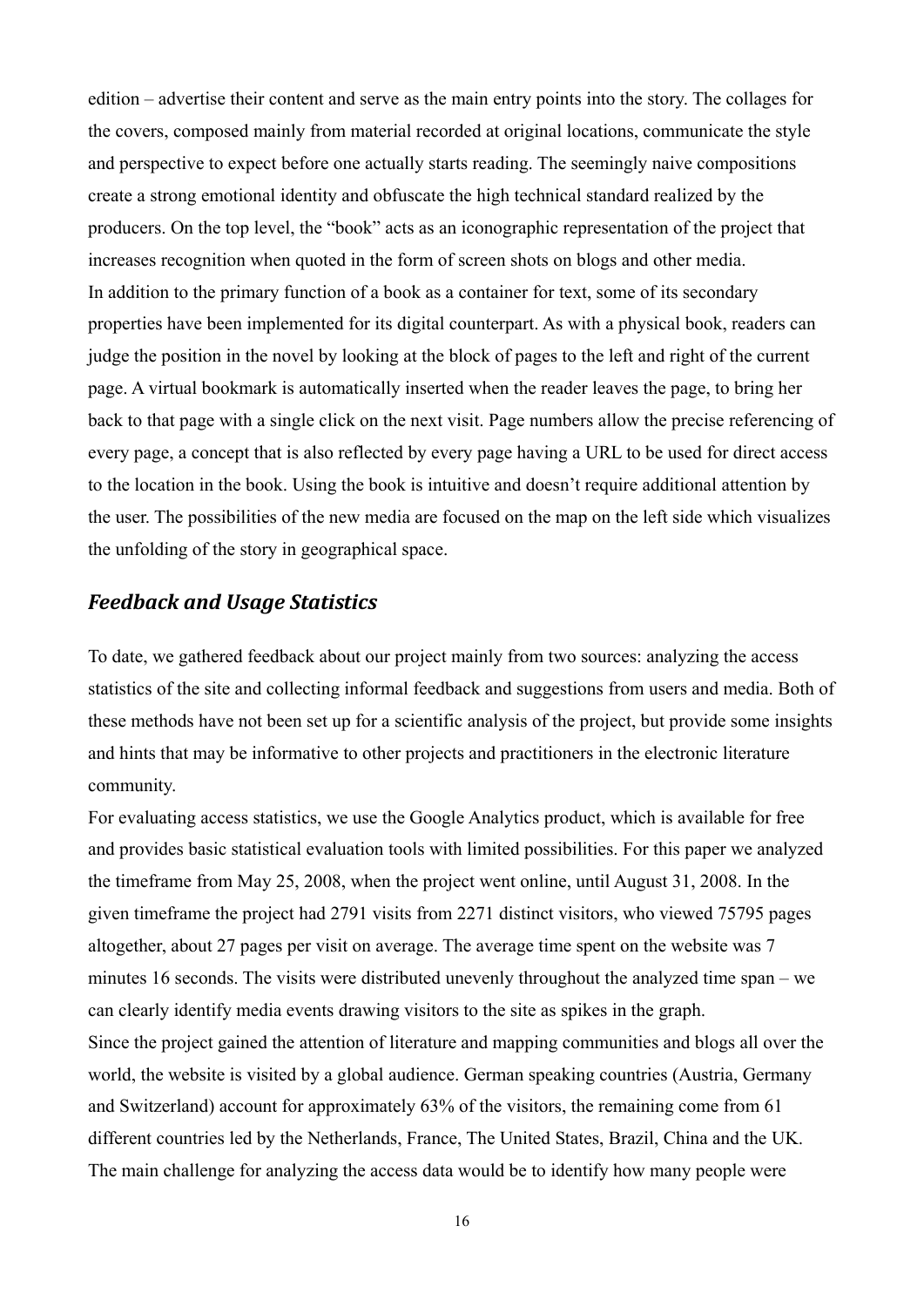actually reading the book instead of just clicking through it. Obviously, in a purely event-based tracking system it is not possible to unambiguously distinguish reading from browsing, but some indications can be found in the data that allow us to hypothesize about the share of visitors actually reading the book. Unfortunately Google Analytics does not provide all information that would be available in the raw data. The main limitation we faced is that only the arithmetic mean numbers are given for a large part of the data without access to other statistically significant values such as standard deviation, median or others. Since we hypothesize that there are at least two groups of viewers with very different browsing behaviours (those who speak German and those who do not) and the arithmetic mean value is not very robust with regard to outliers, the provided conclusions can only be a starting point for formulating hypotheses for further research.

A first starting point would be the time spent on the site. While this is definitely not an indicator for actually reading something, it can be used as a measure for the interest a user take in the site, keeping in mind that outliers may be originating from users leaving their browser windows open and other technical factors. Roughly 27% of the visitors leave the page within the first 10 seconds, correlating with 24% of visitors viewing only a single page. This may be an indication for lack of interest or a problem with the site's usability that prevents people from "opening" the book. 25% of the visitors spend between one and three minutes on the site, 21% between three minutes and half an hour and nearly 5% spend over half an hour with the project.

We hypothesize that visitors who visited all pages of a part until the last page have a high potential for having actually read that part of the book. While part 1 may be "clicked through" by a number of curious visitors interested in the technical side of the project, parts 2 and 3 do not expose any new technical features and are therefore interesting primarily because of their content. This hypothesis is supported by the fact that the visitors who completed part 1 are coming from 11 different countries (including non-German speaking countries), while the visitors that completed parts 2 and 3 all originate from Austria or Germany. Furthermore, the average time spent on each page by those visitors matches the average time it takes to read the text on corresponding pages. As stated above, this has to be treated with care because of the limited significance of the arithmetic mean value.

Up to now, 60 visitors (2.6%) have completed the first part, 22 (1%) have completed part 2 and 18 visitors have completed part 3 of the book. If our hypothesis holds, this would mean that approximately 0.8% of visitors have finished reading the whole novel in their browser. While these numbers do not seem overwhelming at first sight, we have to keep in mind that a lot of our visitors do not speak German and are therefore not able to read the book and that reading the book online takes approximately 10 hours  $-$  an amount of time not many people are willing to spend on any online offering.

17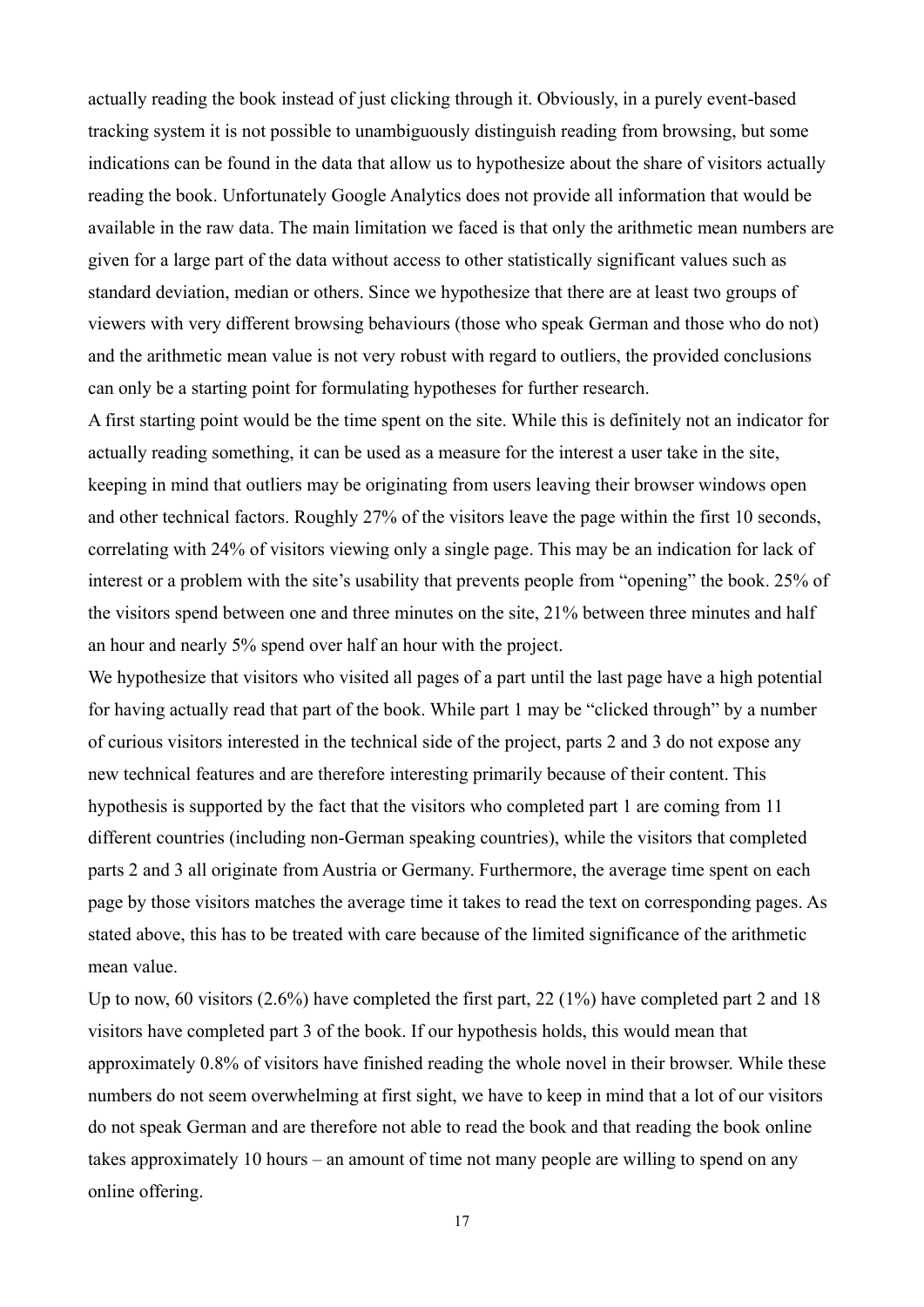Informal feedback has been overwhelmingly positive since we launched the project. Besides the personal emails we received, the project has been mentioned and recommended on various blogs, ranging from well-known blogs like the US-based "Google Maps Mania" or the German "Zuender Blog" to niche blogs about literature and maps or smaller, personal blogs. Of the mainstream media, Ö1, the leading cultural radio station in Austria, has dedicated a radio feature of ten minutes length to the project and the "Wirtschaftsblatt" newspaper used the project as a hook for a feature about the possibilities of geographic information systems.

Interestingly, some users took the low interactivity of the project as a kind of provocation. Multiple times, users requested zooming and panning controls for the map or an overview map of the whole story. Our concept was to lead the users through the story, like in a conventional novel, but in digital media interactive possibilities seem to be taken for granted, so that such an approach appears as much more limiting.

### *Conclusions*

The presentation of a map and a literary text reciprocally affecting each other as first presented in SENGHOR ON THE ROCKS could not have been realised without electronic media. The chosen electronic format is therefore not just a replacement for a printed publication, but a genuinely new way of presenting a text. Another fundamental aspect of electronic literature, which is that works in the field always contain a "second text"<sup>41</sup>, which refers to the program code defining the behaviour of the system, has been realized in a particularly pure form. The information controlling the map display is interwoven into the HTML code containing the literary text itself. We believe that these two aspects define SENGHOR ON THE ROCKS as belonging to the field of electronic literature. We also hope that the presented concepts and details will be of use for other practitioners for creating projects similar to the one presented or even beyond a simple geo-novel.

#### *Acknowledgements*

We thank the organizers and reviewers for inviting us to the Electronic Literature in Europe Conference 2008. We, this is Florian Ledermann, software engineer and producer of SENGHOR ON THE ROCKS, and Christoph Benda, author of the novel and responsible for collecting and editing appropriate geodata. We would also like to express our gratitude to Johannes Krtek, designer of SENGHOR ON THE ROCKS, who sadly couldn't attend the conference.

See Winko 2005 amongst others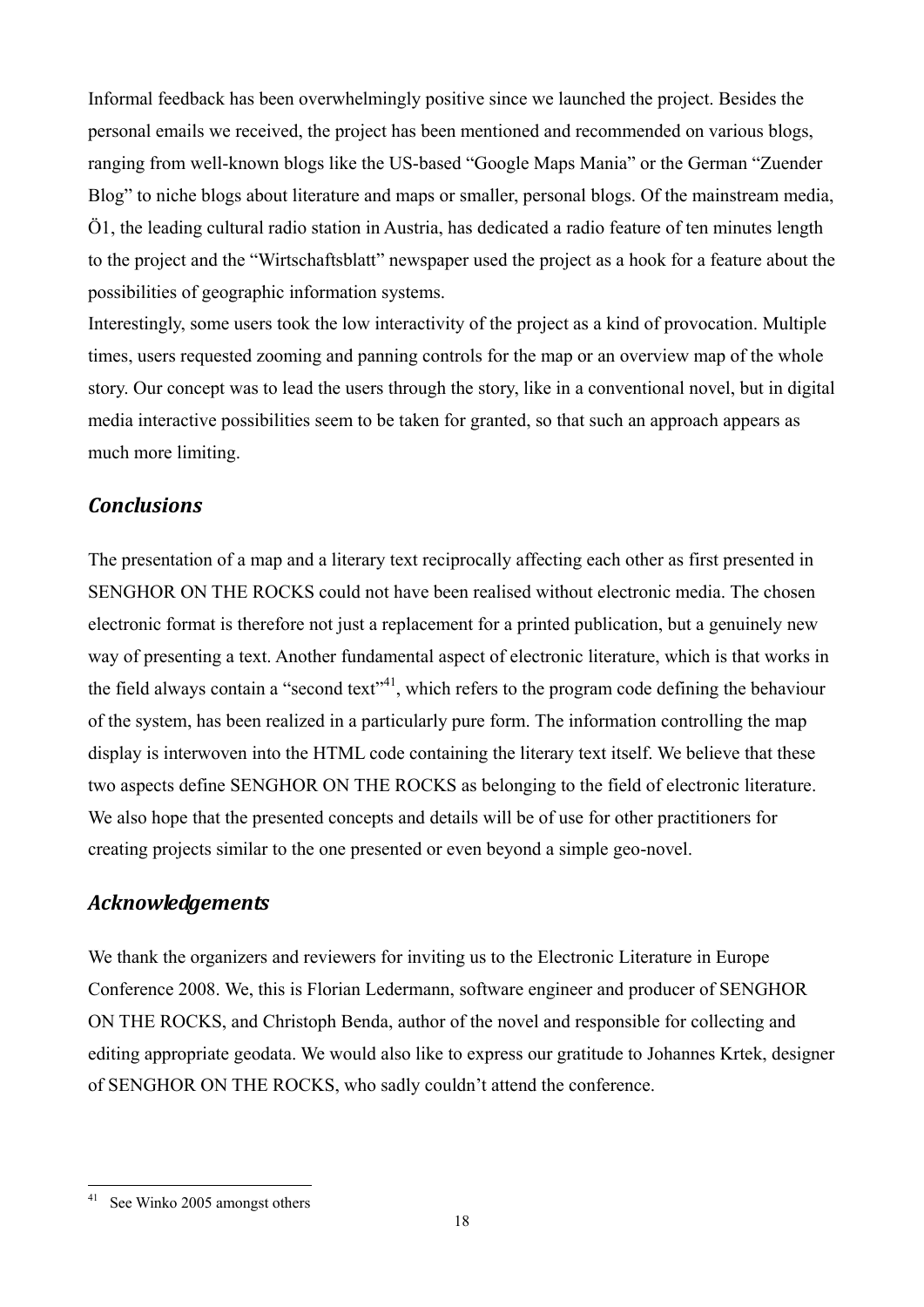## **References:**

AAC-Austrian Academy Corpus (ed.): AAC-FACKEL . Online Version: "Die Fackel. Herausgeber: Karl Kraus, Wien 1899-1936". AAC Digital Edition No. 1. [\(http://www.aac.ac.at/fackel,](http://www.aac.ac.at/fackel) last viewed 05.08.2008)

Baumann, Gert (1996): Contesting Culture. Discourses of identity in multi-ethnic London. Cambridge: Cambridge University Press

Benda, Johannes (2008): Interkulturelle Beziehungen im Integrationsprozess : am Beispiel des Integrationswohnhauses Kaiserebersdorf. Wien: Universität Wien

Fanta, Walter (2006):Die Klagenfurter Ausgabe Robert Musil. Historisch-kritisches Edieren am Computer. In: Jahrbuch für Computerphilologie – online, Jg. 6 [\(http://computerphilologie.tu](http://computerphilologie.tu-darmstadt.de/jg06/fanta.html)[darmstadt.de/jg06/fanta.html,](http://computerphilologie.tu-darmstadt.de/jg06/fanta.html) last viewed 31.07.2008)

Gomez, Jeff (2008): Paper or plastic? Franzen's "harsh" view of online reading [\(http://printisdeadblog.com/2008/07/09/,](http://printisdeadblog.com/2008/07/09/) last viewed 14.08.2008)

Gregory, Derek: Geographical imaginations. Cambridge: Blackwell Publishers, 1994

Hayles, Katherine N. (2007): Electronic Literature: What is it? [\(http://eliterature.org/pad/elp.html,](http://eliterature.org/pad/elp.html) last viewed 31.07.2008)

IDPF eBook User Survey 2006: [http://www.idpf.org./doc\\_library/surveys/IDPF\\_eBook\\_User\\_Survey\\_2006.pdf,](http://www.idpf.org./doc_library/surveys/IDPF_eBook_User_Survey_2006.pdf) last viewed 14.08.2008

Martin, Cameron (2008): An Email Conversation with Jonathan Franzen [http://www.barnesandnoble.com/bn](http://www.barnesandnoble.com/bn-review/note.asp?note=18038255&cds2Pid=22560&linkid=1202646)[review/note.asp?note=18038255&cds2Pid=22560&linkid=1202646,](http://www.barnesandnoble.com/bn-review/note.asp?note=18038255&cds2Pid=22560&linkid=1202646) last viewed 14.08.2008

Oort, Richard van: The Use of Fiction in Literary and Generative Anthropology: An Interview with Wolfgang Iser. In: Anthropoetics III, No. 2, 1997 (http://www.anthropoetics.ucla.edu/ap0302/Iser\_int.htm, last viewed 09.08.2008)

Rettberg, Scott (2008): Communitizing Electronic Literature. [\(http://grandtextauto.org/2008/05/29/communitizing-electronic-literature/,](http://grandtextauto.org/2008/05/29/communitizing-electronic-literature/) last viewed 15.07.2008)